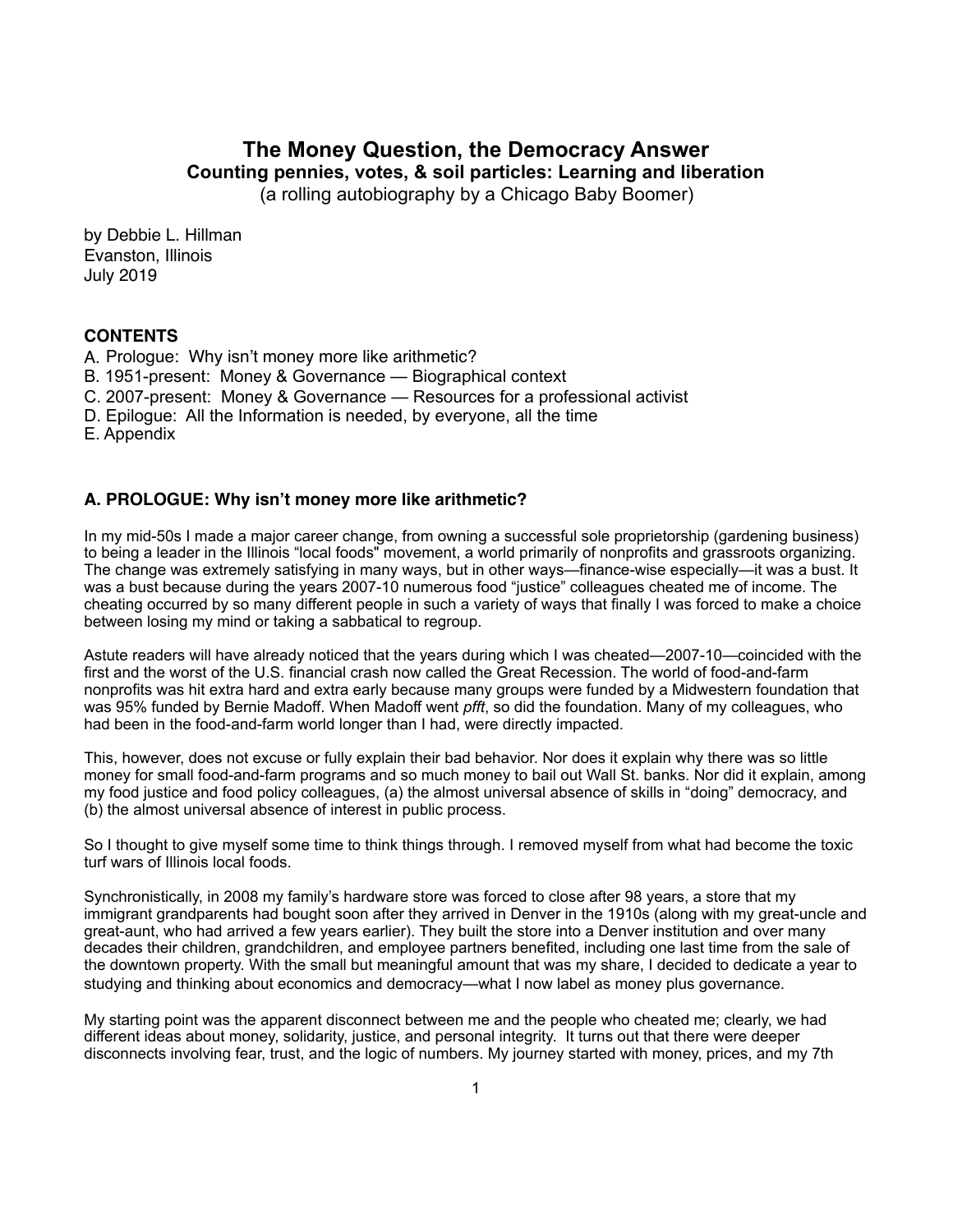grade U.S. history class and led me to two terms that I had never heard of before: the money power and the money question, both of which were directly connected to governance.

What was originally a 1-year soul-searching and research plan has turned into seven years (and still counting). During this time I officially retired, sold my house, and started receiving Social Security. Now, in June 2019, I am facing my last 1-2 years of income (savings + Social Security) sufficient to remain in my neighborhood of 41 years. I am 68 years old.

The good news is that during the last seven years, I discovered what I was looking for--the money question and the democracy answer. Especially heartening has been stumbling across many people who are also trying to straighten out the global and species-wide confusion about

—what money is (who creates it, how does it enter the economy, what makes money legal) —what democracy really is (who has standing, what are the rules for group decision-making, etc.)

In truth my own confusion about money and democracy dates back to my childhood. In hindsight there were many signposts along the way—of our collective confusions and the collective solutions about both money and governance.

Assuming that other Americans are also confused, this document is an attempt to list those signposts chronologically, as they unfolded in my own life. I look forward to comparing signposts with anyone who cares to share. In the interests of responding to a colleague's request for the best materials for learning about public monetary policy, I've also listed many of the books, thinkers, websites, etc., that have spurred my learning.

**Resources in red** are listed in the Appendix as recommendations for real learning about money, etc. **Resources in green** are highlighted just for interest

# **B. 1951-present MONEY & GOVERNANCE: Biographical context**

I was born in Chicago in 1951 to second generation immigrants. Both parents also came from hardware families, one retail from Denver and one wholesale from Chicago. My immediate and extended family was very mathematical, with widespread tendencies towards precision and organizing. Careers of my parents and their siblings included abstract math (CPA, computer programming, bookkeeper) and applied math (hardware, architect, librarian, homebuilder). My mother was even secretary for a bowling league because she was so organized and accurate—and knew how to figure handicaps.

At home we four children grew up with the standard play equipment of dolls, blocks, and books, plus board games, card games, and puzzles of all kinds (jigsaw, crossword, math). My father was an excellent piano player and we all learned how to play and read music.

While we lived a safe, middle class life on the far north side of Chicago, thrift of all kinds was also embedded in our home: no waste, watch for sales and coupons, do-it-yourself skills, good maintenance, purposeful shopping, pay cash or, if on credit, pay bills on time. Some of our nicest furniture came from classified newspaper ads (including our baby grand piano).

In summary, I grew up loving numbers, arithmetic, geometry, precision, and logic as well as stewardship, a love (and faith) that I applied to money and governance.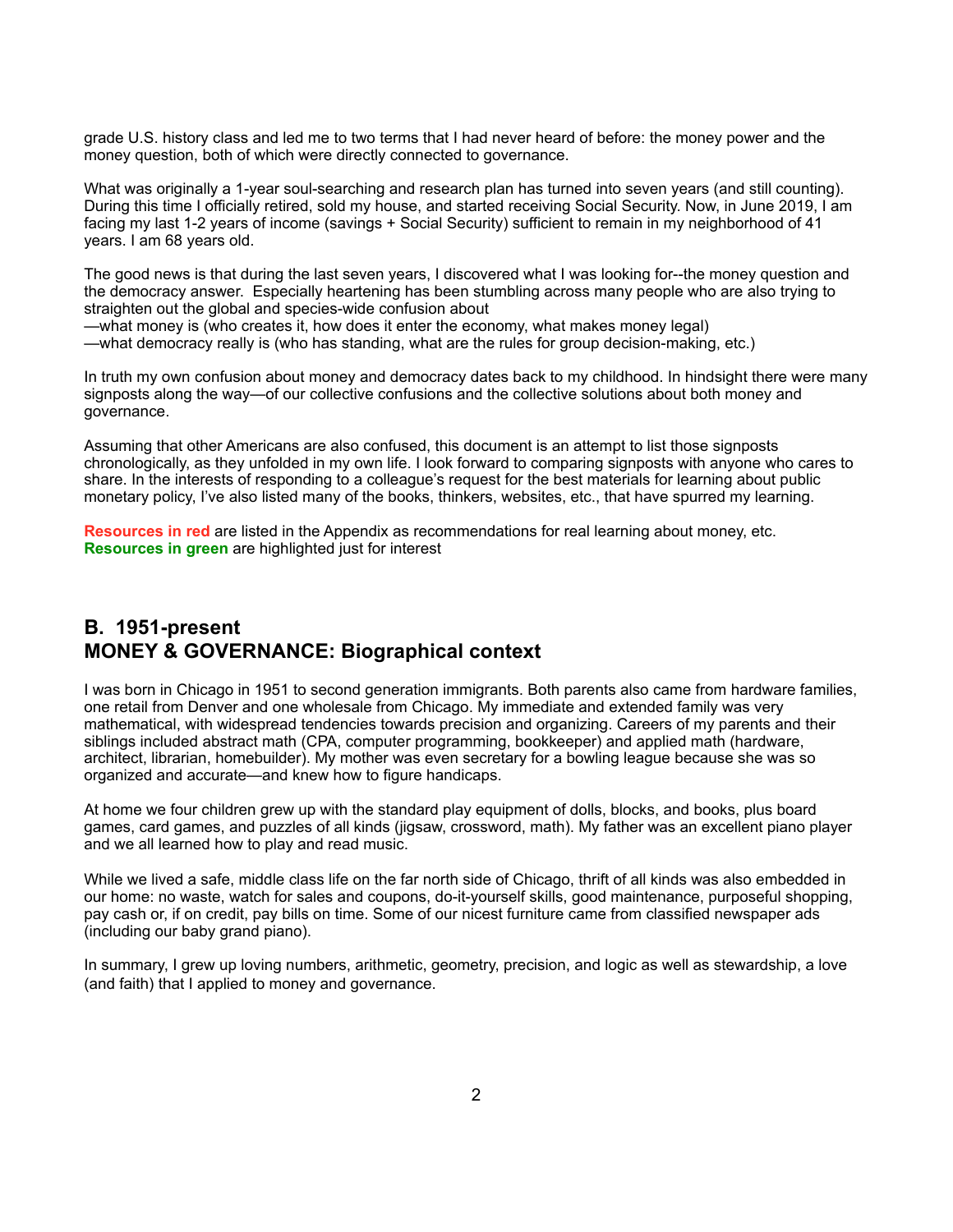# **1. THREE FORMATIVE CHILDHOOD EXPERIENCES**

### **a. 1959 Earned income**

I must have had some early appreciation for earned money because my first paying job was when I was 8 or 9, sitting in our Chicago basement digging out scoops of corrugated fasteners from a barrel. The sharp fasteners had to be decanted into small 1-pound boxes for retail sale—about the size of a double candy bar. Each box had to be filled and weighed individually.

I'm pretty sure I was paid by the box so I learned very early the theoretical efficiencies of an assembly line. Unfortunately, between the sharp ends of the fasteners, the rough interior of the wooden barrel, and the chance of paper cuts from folding the cardboard boxes, undue haste was not rewarded. But I remember the experience as both challenging and financially satisfying.

Likewise all the parenting we received emphasized education, a working life, and self-sufficiency.

## **b. 1962 Prices**

As an 11-year old I had my first awareness that things related to American retail did not add up, that prices and income were not arranged around the logic of fairness, community, and equity. The date is easily fact-checked because the seed of my lifelong confusion was planted by the very public opening of the first "discount" store in our neighborhood. **Shopper's World**, on the border of Chicago and the suburbs, was the talk of the town—or at least of our neighborhood and of our dinner table. It was being built across the street from one of the nation's first shopping centers, Lincoln Village (1951).

With all the buzz I was moved to ask questions about how the "discount" model was different from the only other model I knew. More to the point, how could both models make enough money to pay operating costs?

Unfortunately, as an 11-year old I did not know how to frame the question, and my parents' default explanation for the future success of the discount store was that even though the price would be less, they would sell more which (presumably) would add up to the same earnings as the ma-and-pa drug store or the Woolworth's or the department store or the hardware store across the street. My only response to that—often repeated until I gave up—was "but how can you make money if you lose money on every sale?" And wouldn't that loss compound instead of the income compounding?

I think my basic assumption was that the drug store, Woolworth's, etc., were already charging the lowest possible amount on a given item that would enable them—owners, employees, vendors, etc.—to make a decent living and keep prices affordable for their customers. Obviously, I was making other assumptions as well about the logic and fairness of the business world, most of which have proven to be wrong in the world of American price-making: charge what the market will bear (and manipulate the market and policy, if necessary).

Shoppers World — discount stores, pricing — how could they not LOSE money on every transaction? Here's a story with photos of opening day. [http://pleasantfamilyshopping.blogspot.com/search/label/Shoppers%20World](http://pleasantfamilyshopping.blogspot.com/search/label/Shoppers%25252525252525252525252525252525252525252525252525252525252525252525252525252525252525252525252525252525252525252525252525252525252525252520World)

## **c. 1963 The U.S. Constitution: Adults sitting in council**

Like all 7th graders in the Chicago Public Schools, I studied U.S. history, including the Constitution. From this distance of 56 years, I wonder if all CPS or U.S. 7th graders received the same semester-long assignment: to rewrite the entire *U.S. Constitution* in our own words.

Re-writing the U.S. Constitution in my own words, over the course of a few months, was the seminal event that enshrined my relationship with my country and with law written in plain language. The process of reading, rewriting, and illustrating my own version has framed my entire life, even though I don't remember any of my own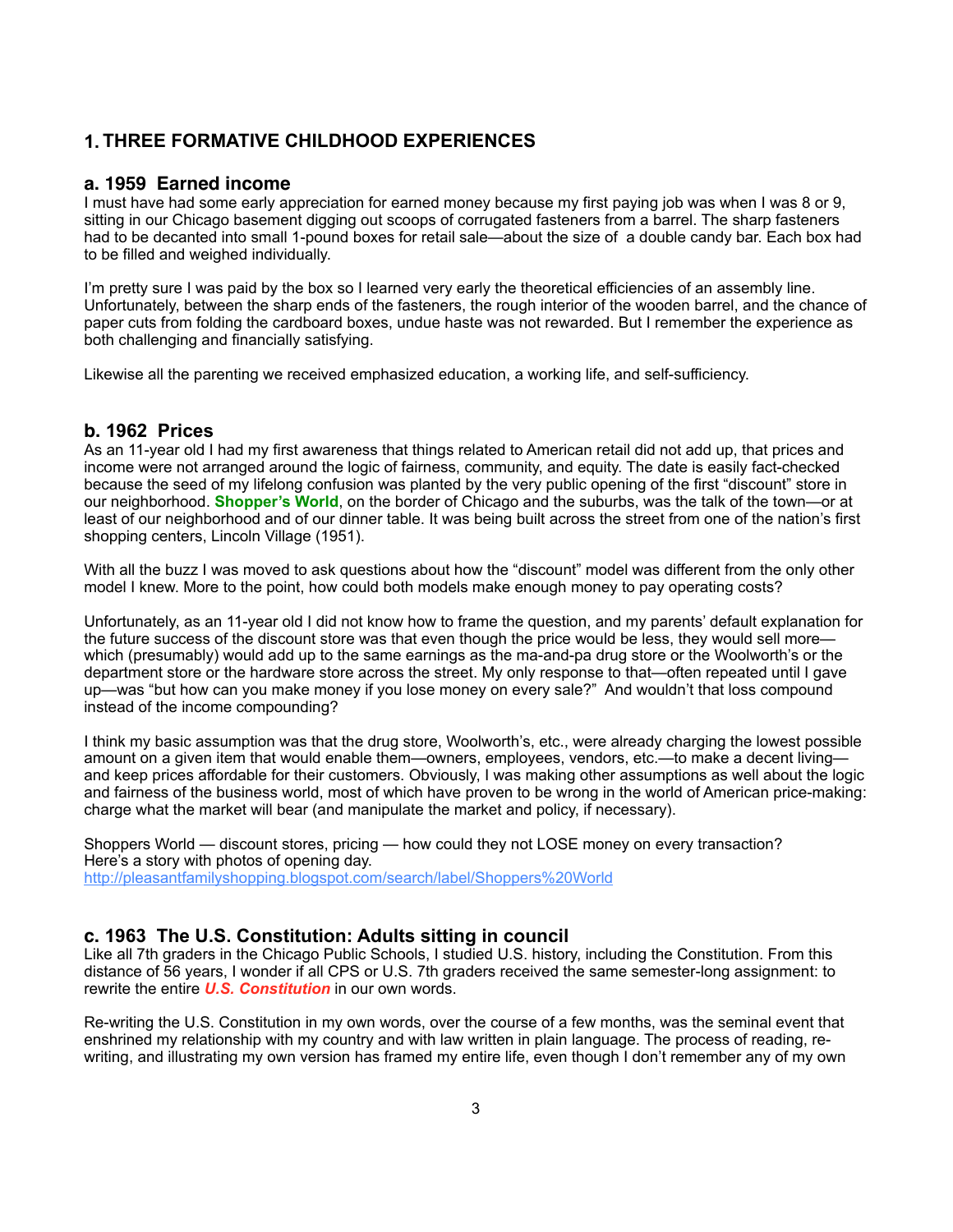words and even though I no longer have the document so carefully bound in a clear plastic binder. I couldn't wait to be an adult to discuss important things with the rest of my community, as described in the Constitution.

**Sidebar:** As Steven Walsh of AMI would tell me years later, the Jewish teachers in Chicago Public Schools circa 1950s-60s (post-World War II) were especially passionate about teaching U.S. history, the promise of the Constitution, etc. Indeed, in hindsight I see that my 7th grade history teacher, Mrs. Sylvia Light, fit that mold. I think she appreciated how I reflected her passion back to her because she asked to keep my illustrated version of the Constitution. I couldn't resist the flattery of the request. But, of course, I'd give anything to have my 7th grade project in my hands right now.

# **2. HIGH SCHOOL, COLLEGE, TRAVEL**

## **a. 1964-1968 High school**

—2.5 years at Von Steuben H.S. (Chicago public school) —1.5 years at Highland Park H.S. (Chicago suburb)

High school was filled with turmoil, both typical teenage turmoil as well as national and international events. Apart from the culture shock of changing high schools mid-junior year and the shocks of violence on the national scene, not much stands out in terms of learning about money and governance.

What stands out are some personalities who showed (in the case of adults) or who went on to show (in the case of students turning into adults) some combination of compassion, belief in American ideals, and activist work in terms of money and/or governance. Adults and students I remember:

Sonja Caliendo, gym teacher at HPHS taught meditation techniques Rev. Jesse Jackson, guest speaker at HPHS to all-school assembly, always a great speaker Louis Silverstein, sociology teacher at HPHS went on to become a popular teacher at Columbia College and peace activist

In my graduating class:

Jill Stein - candidate for U.S. president, Green Party Karen Nussbaum - co-founder, 9 to 5, women's advocacy organization Susan Wolf-Swartz - a distant cousin and mother of the late Aaron Swartz, activist hacker

Concurrent events:

- —Civil Rights Act passed (1964)
- —Chicago public schools integrated (1965 ?)
- —Martin Luther King, Jr. assassinated (1968)
- —Robert F. Kennedy assassinated (1968)
- —Democratic Party national convention (1968) in Chicago; police riots
- —Campaigned for Eugene McCarthy outside of Ravinia (1968)

## **b. 1968-72 College**

George Washington University (Washington, DC)

I went to Washington, DC with the long-term goal of becoming an activist. I started with Political Science 101 but, surrounded by national confusion of all kinds, I quickly switched to philosophy. I thought it best to start with learning about knowledge and truth.

By my senior year, I was still searching for a reliable method for ascertaining truth. I tried to do a senior thesis on symbolic logic, thinking that there might be some mathematical technique for predicting and discovering truth. It was a dead-end and the end to my formal education. I probably learned more from my various jobs and from living 3 blocks from the White House than I did inside the classroom.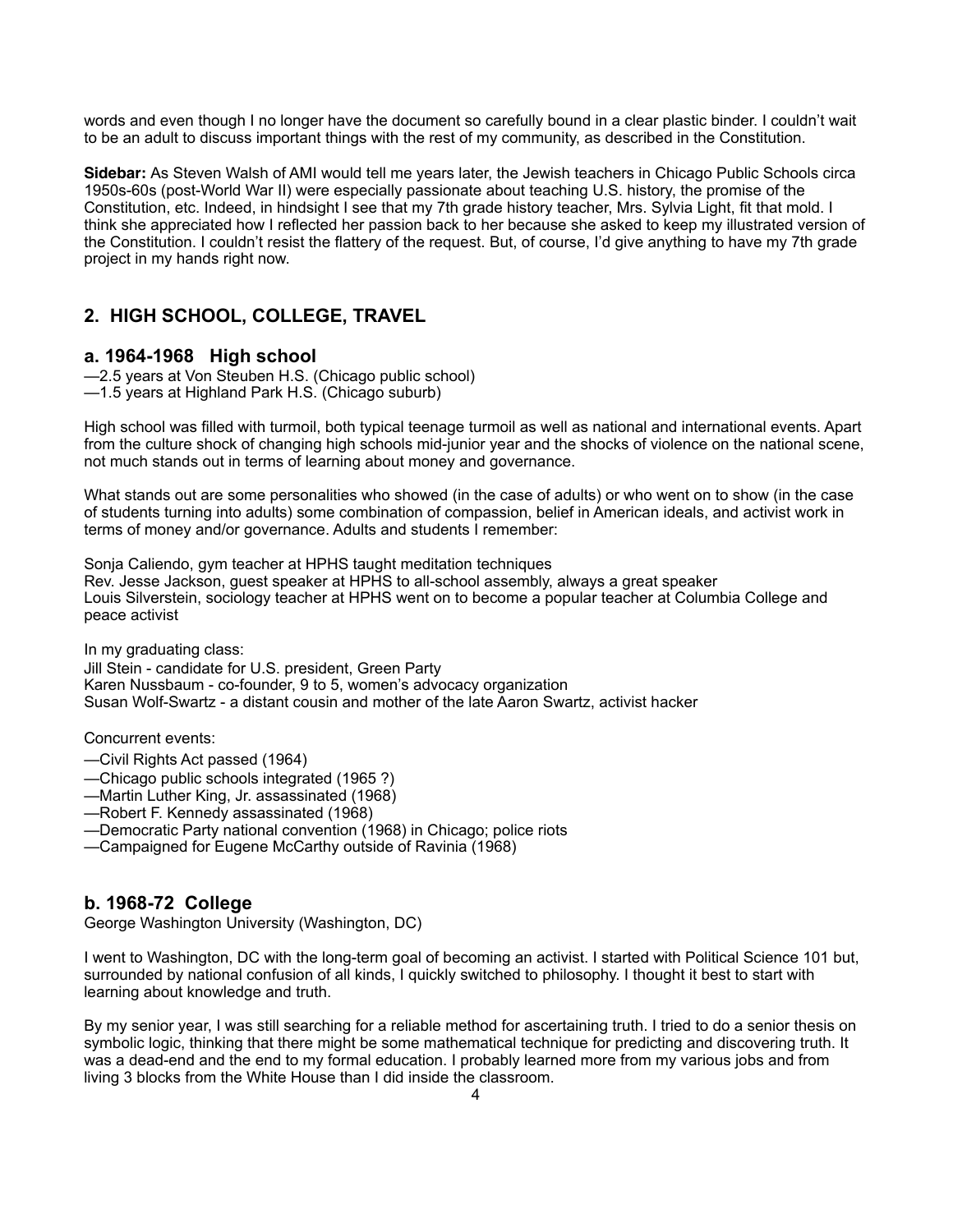Concurrent events:

- —Nixon elected (1968)
- —Civil rights marches
- —Anti-Vietnam War marches
- —Woodstock (1969)
- —California grape boycott to support United Farmworkers (1969 ?)
- —Watergate break-in to Democratic National Committee office (1972)

## **c. 1972-73 International travel**

Madras, India (4 months: worked in US AID office, studied Hindi, yoga, homeopathy) Other parts of India, Nepal (3 months) "Hippie" bus from New Delhi to Istanbul (Lahore, Kabul, Herat, Tehran) Ferry to Israel (3 weeks) London (4 days)

# **3. LIFE AS AN INDEPENDENT ADULT** (1972-present)

|              | <b>a. Worklife</b> (***home business)                                           |
|--------------|---------------------------------------------------------------------------------|
| 1972-78      | Office - secretarial                                                            |
| 1974-75      | Street vendor, Indian brassware & gifts                                         |
| 1978-83      | Typist for Ph.D. candidates***                                                  |
| 1978-present | Mother***                                                                       |
| 1979-83      | Dried flower artist***                                                          |
| 1982-2007    | Gardener***                                                                     |
| 1984-89?     | Cabinet maker apprentice                                                        |
| 2007-present | Food, Farms, Democracy activist***)                                             |
| 2008-09      | Co-coordinator, State of Illinois task force - Illinois Food, Farms, & Jobs Act |

## **b. Economic milestones**

| 1978 | Motherhood |
|------|------------|
|------|------------|

- 1995 Partnership with another company doubled my hourly rate (gardening)<br>2001 Bought a house (using a small inheritance to make a large down paym
- Bought a house (using a small inheritance to make a large down payment) 2007 On the strength of success in the world of food-and-farm policy, I retired from gardening and became a professional activist
- 2008-09 Co-coordinator, State of Illinois task force (Illinois Food, Farms & Jobs Acts)
- 2007-10 Cheated by numerous food "justice" colleagues (during Great Recession)
- Dropped out of the food-and-farm movement, although I experimented with a variety of self initiated projects to get some income. Most fell through. Reading, thinking, learning about: money & banking, democracy, spirituality, life.
- 2013 Turned 62. Signed up for Social Security.
- 2014 Member Illinois Foreclosure Working Group
- 2015 Forced to liquidate the equity in my house (sold house, down-sized

# **c. Community Activism: Fairness, Freedom, Care**

Areas of activism + groups & organizations with which I worked and/or promoted

# **1960s**

*Education:* how to make more relevant, meaningful, free, and just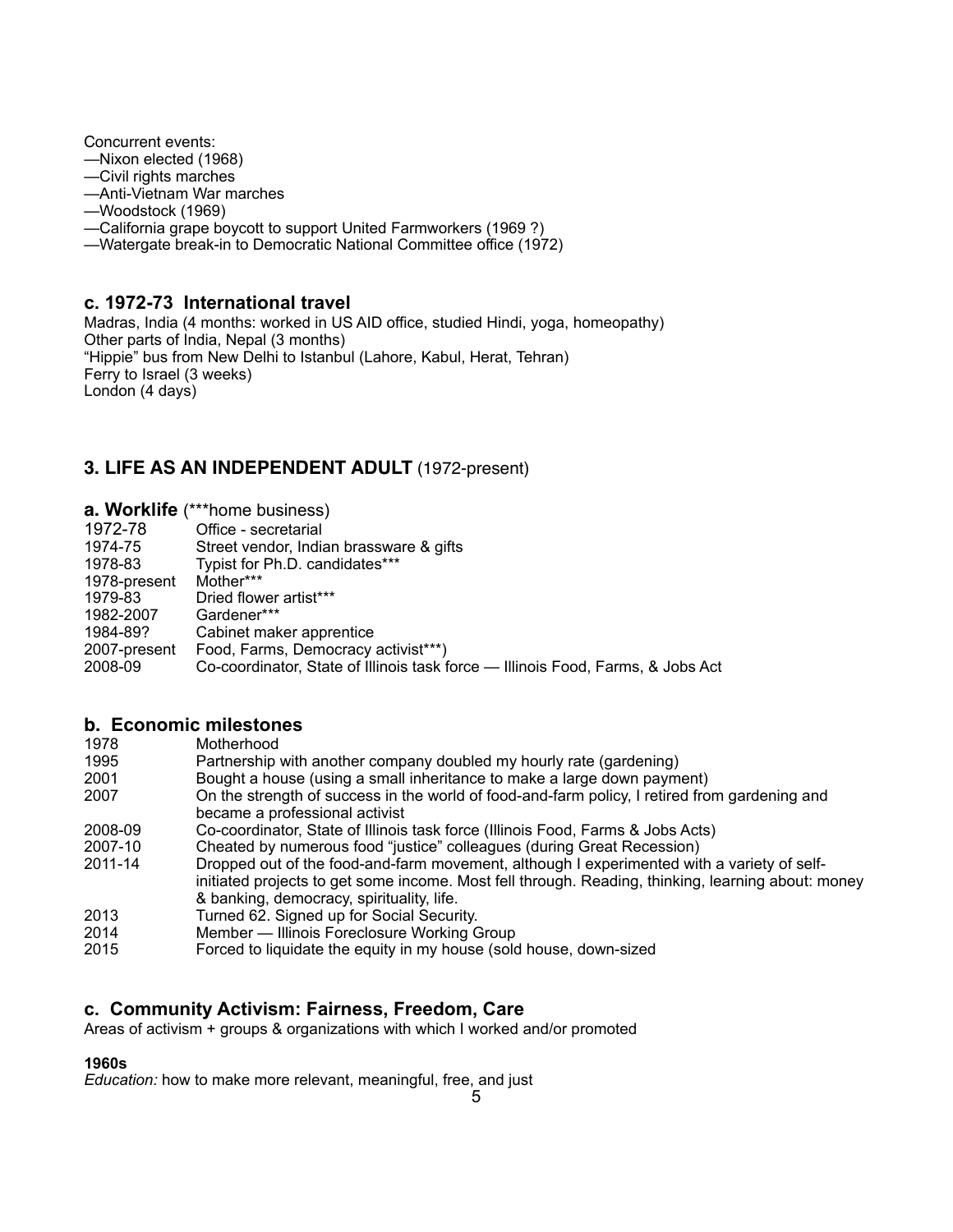## **1980s**

*Family support. early childhood education* (Family Focus - Evanston) *Tenants' rights* (Tenants Organization of Evanston - TOE) *Women's rights and authority Labor, trades* (Chicago Women in the Trades - CWIT)

### **1990s**

*Land stewardship in urban & suburban areas:* garden design, maintenance (Midwest Ecological Landscape Alliance)

*Neighborhood planning:* Chicago Avenue Corridor project, Evanston Plan Commission — Nichols Neighbors representative, 3 years

## **2000s**

*Climate:* sustainability & resilience (Network for Evanston's Future; now Citizens Greener Evanston)

—Renewable energy (committee to replace wind generator at Evanston Ecology Center)

—Active transportation: bicycle, pedestrian, wheelchair

—Food & farm (Evanston Food Policy Council, The Talking Farm, Illinois Local Food, Farms & Jobs Council, Edible Acre at Evanston Township High School)

*Democracy* 

—Dialogue & deliberation (Institute for Policy & Civic Engagement at UIC, National Coalition for Dialogue & Deliberation)

—Open government (Citizens Advocacy Center)

—Food policy councils FPCs (Food Policy Networks)

*Housing* (Illinois Foreclosure Working Group)

*Education:* civics, living skills (National Farm to School Network)

## **2010s**

*Money system* 

—Participatory budgeting (Participatory Budgeting Project)

—Public banks (Public Banking Institute)

—Local currencies

—Business models: for-profit, non-profit, green, co-op (food co-ops in Chicago area)

—Public sovereign money (The NEED Act) (American Monetary Institute, Alliance for Just Money)

—Genuine Progress Indicator - GPI (alternative economic metric to GDP)

—Basic income (funded sovereignty for self-governance)

—Parity agriculture (AMI, NORM Economics)

—Reparations

*Climate* 

—Food & farm (Regeneration Midwest, Evanston Food Exchange)

—Sustainable housing (Evanston Development Cooperative

*Democracy*

—Impeachment (By the People, House Resolution 257)

—Political campaign (Mark Charles running for president on "truth & conciliation commission" to discuss "race, gender, class")

—Food policy councils

—Unions, strikes, power analysis, labor

# **d. Self-education (**1970s-2000s)

## **1970s**

*—Whole Earth Catalogue***,** by Steward Brand (born in Rockford, IL 1938) First edition 1968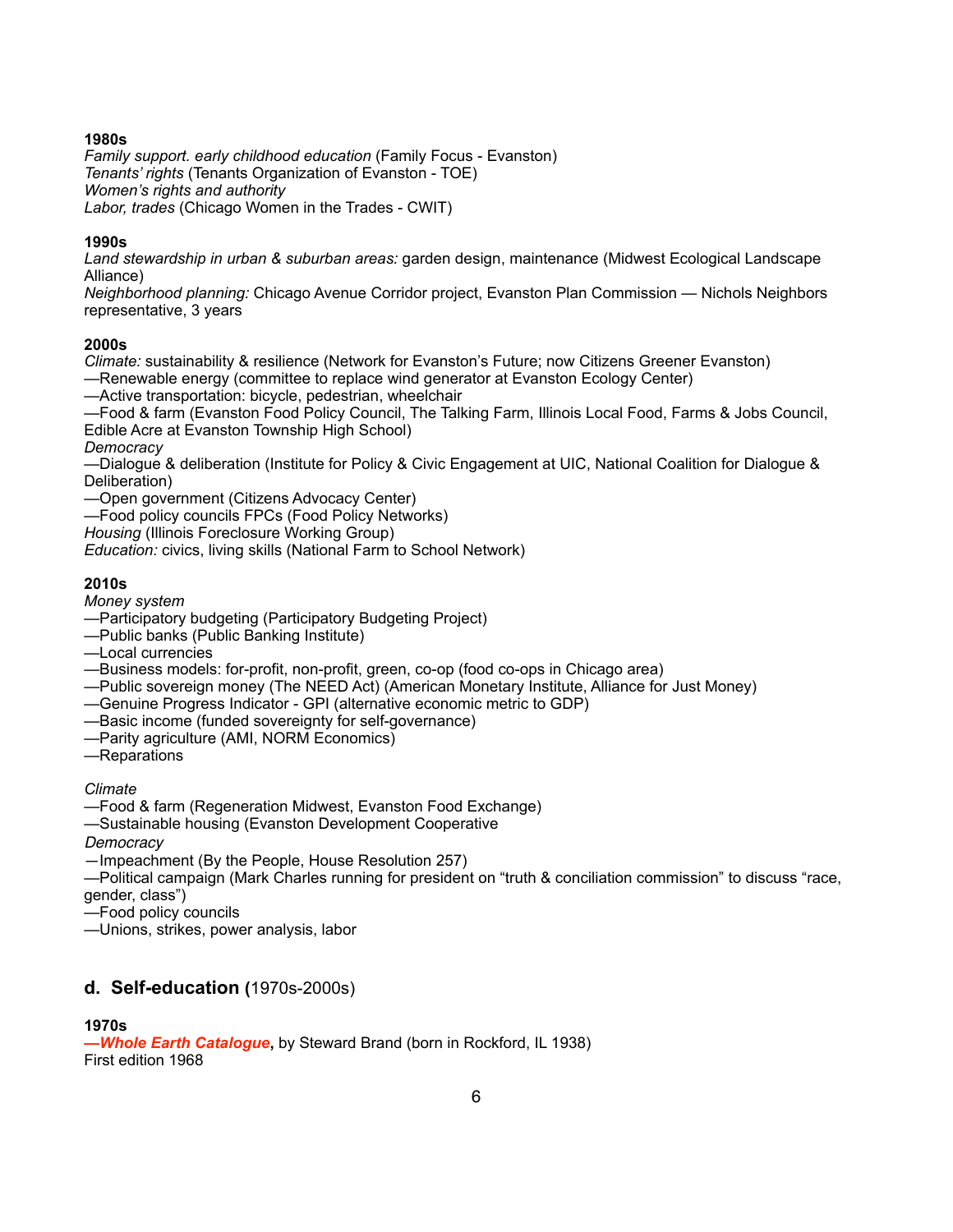This was the universe in a book, with illustrations, instructions, and current addresses. The Baby Boomers' version of a Sears mail order catalogue, it could be used to search for meaning, relevance, and community.

—*Organic Gardening* magazine. For decades I was a subscriber to Rodale's *Organic Gardening*. For the most part, the monthly magazine kept me connected to the land, to the dream of self-sustaining homesteading, to the people and groups who were actively living the dream.

In hindsight, I see that that version of the American dream was as much a lie as the other versions (home ownership, hard work, rugged individualism). But that's a story for another day. I did learn many things from the magazine and I'm grateful for Rodale's steady commitment to organic practices over the last 100 years or so.

From an economic justice viewpoint, I'm especially grateful that Rodale has recently gotten more politically involved by pushing back on the current corruption of the USDA Certified Organic label, especially in the area of hydroponics and factory farms (CAFOs).

#### **1980s**

—Self-taught gardener: plant identification, planting, pruning, business, landscape design, composting, etc.

—In 1982, an elderly cousin died, leaving a very large library, much of which was donated to a dormitory at the University of Chicago. Harry Barnard had been a journalist (syndicated column "Liberal at Large" in the *Chicago Daily News,* 1958-60*)* and a biographer (*Eagle Forgotten*, Illinois governor John Altgeld most well known for pardoning three men accused of murdering Chicago policemen in the Haymarket riot; *Rutherford B. Hayes and his America*; was writing a biography of Wendell Wilkie when he died). His wife, Ruth Barnard, was a writer and an activist (co-founded the annual Brandeis Book Sale in suburban Chicago in 1958).

When Harry died, Ruthie asked me to help sort through Harry's library, prepare the books for donation, etc. A few books I kept for my own library, including one small paperback the cover of which was totally gold (fake). The title was **Other People's Money—and How the Bankers Use it** (1914), by Louis Brandeis. Even though Brandeis's book was written for the public, the combination of essential technical terms and the language of the 1900s made it somewhat inaccessible. When I downsized my own library in 2015, I gave it away—hopefully to another monetary reformer. Nevertheless, having that book in my library for 30+ years was an indication of my belief that the U.S. economy was rigged and had been for long before I was born.

### **1990s**

#### *--Henry George School* (Chicago)

Evanston has always been full of activists with plenty of community issues and meetings to bring us together. I met Chuck Metalitz at a number of community meetings on different issues. He always had brochures of his courses with the Henry George School. It was the first I'd heard of Henry George's theories. Although I tried to understand George's ideas multiple times, they never really resonated. Nor could I understand how Evanston activists could get behind George's theories, without a more regional or national initiative.

#### **—Feminist works**

Marilyn Waring, *If Women Counted: A New Feminist Economics* (1988); later republished as *Counting for Nothing: What Men Value and What Women are Worth* (1999)

Although I have been a feminist all of my life and read many feminist books, reading Waring's book made me clearly understand the injustice of (a) all of humanity depending on women's labor while (b) for the most part that labor was unpaid. I started to identify that injustice as a basic one that must be corrected, on the order of reparations to American Indians and African-Americans.

### **2000s**

Learning through activism: I did less reading, more doing.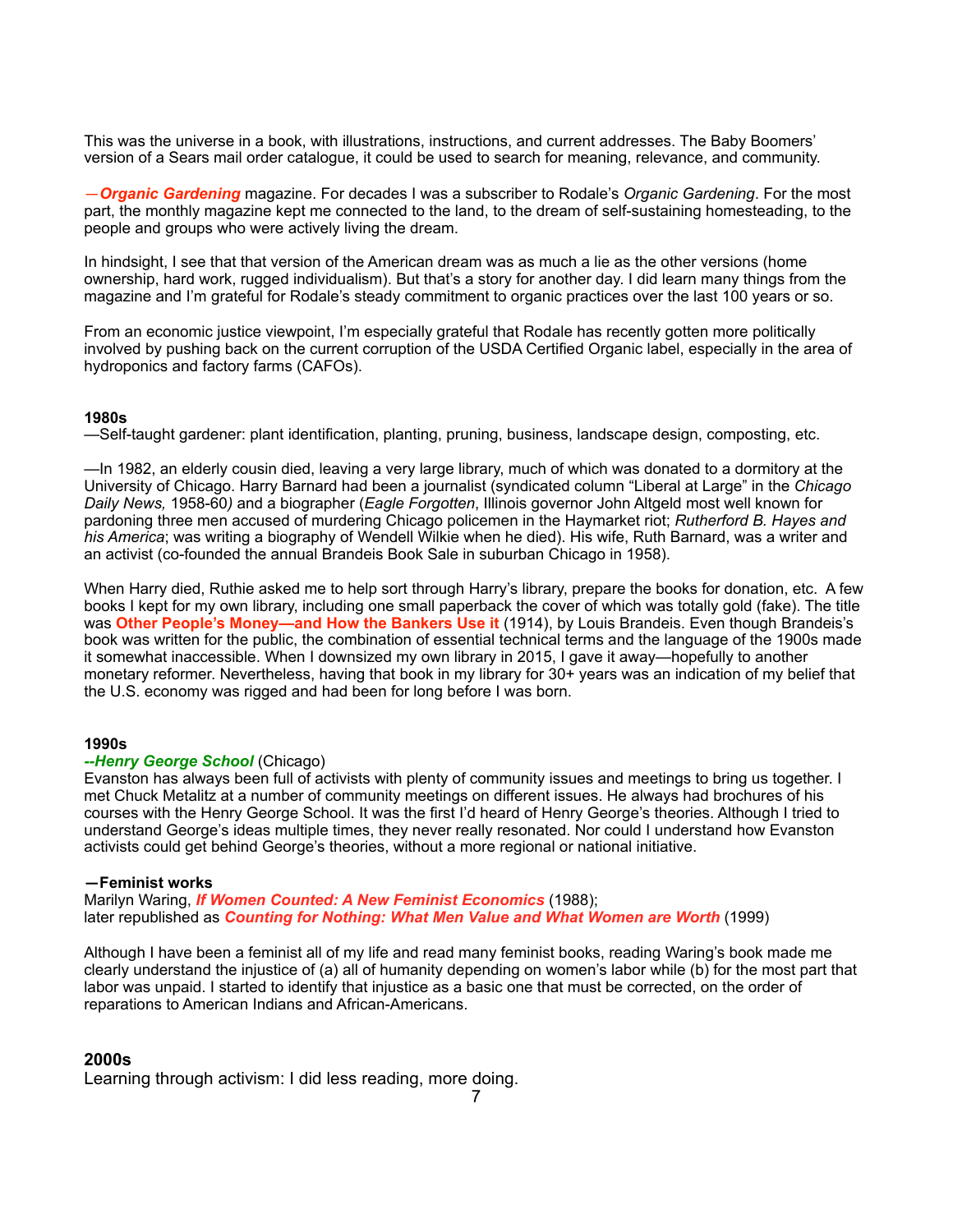# **C. 2007-present MONEY & GOVERNANCE: Resources for a Professional Activist**

Becoming a professional activist — one who aspired to be paid — made me

—more rigorous about my research into practical solutions, and

—more focused in finding and creating common resources for building coalitions.

# **1. 2007 ILLINOIS FOOD & FARM PLAN**

In 2007, Ben and Susan Gisin published an article about the Illinois Local Food, Farms, and Jobs Act, a statewide initiative to write a "local foods" plan for Illinois and to create a council to implement and coordinate the plan. It was my State Representative (Julie Hamos) who was the chief sponsor of the legislation, an urban-suburban legislator sponsoring what sounded like an agricultural bill. The article in *Touch the Soil* magazine was the first national attention that our Illinois efforts received.

The outcomes of the 2-year task force (2008-09), which I staffed, were: —a plan for re-localizing a farm state's food-and-farm economy *Local Food, Farms & Jobs: Growing the Illinois Economy* (2009) —a State of Illinois food policy council (Local Food, Farms, & Jobs Council)

The plan, a 48-page report, listed obstacles and solutions to re-localizing the State of Illinois food-and-farm economy. The central question was: If Illinois is a farm state (80% of Illinois land is working land) and if Illinois soil & climate can grow almost every non-tropical food, why are we importing 95% of our food (from other states and other countries), to the detriment of our economy, our health, our rural communities, and our climate?

At the last minute, we added a Finance section. In retrospect, this last-minute addition (written by someone outside our task force) indicated two things:

—No one really knew how we would finance a re-localization of our entire food-and-farm economy.

—Some of us sensed a deeper disfunction in "the operating system" but in 2009 none of us were familiar with "the money question".

# **2. 2008-09 THE GREAT RECESSION**

### **a. Ben and Susan Gisin visit Illinois**

In summer of 2008, Ben and Susan visited Illinois, speaking at Agri-Energy, an agricultural supplier in Mendota, IL. I was able to meet them in person. During that meeting and in phone conversations with Ben (an agricultural banker), I picked up his succinct diagnosis of our economic-political crisis: We need a "new operating system".

## **b. Family hardware store closes**

In November, my **f**amily's hardware store in Denver, CO closed after 98 years, another victim of big box discount stores and other changes in the local economy. My immigrant grandparents (plus uncle and aunt) had bought the original store a few years after they arrived in U.S. (1910s) and turned it into a Denver institution. The sale of the downtown property was later to provide the seven grandchildren (and other partners & heirs) with some welcome income during a difficult year. It was also another lesson in chain stores, loss leaders, cheap price policy, etc.

#### *Century-old General Hardware to close in November*

<https://www.denverpost.com/2008/09/08/century-old-general-hardware-to-close-in-november/>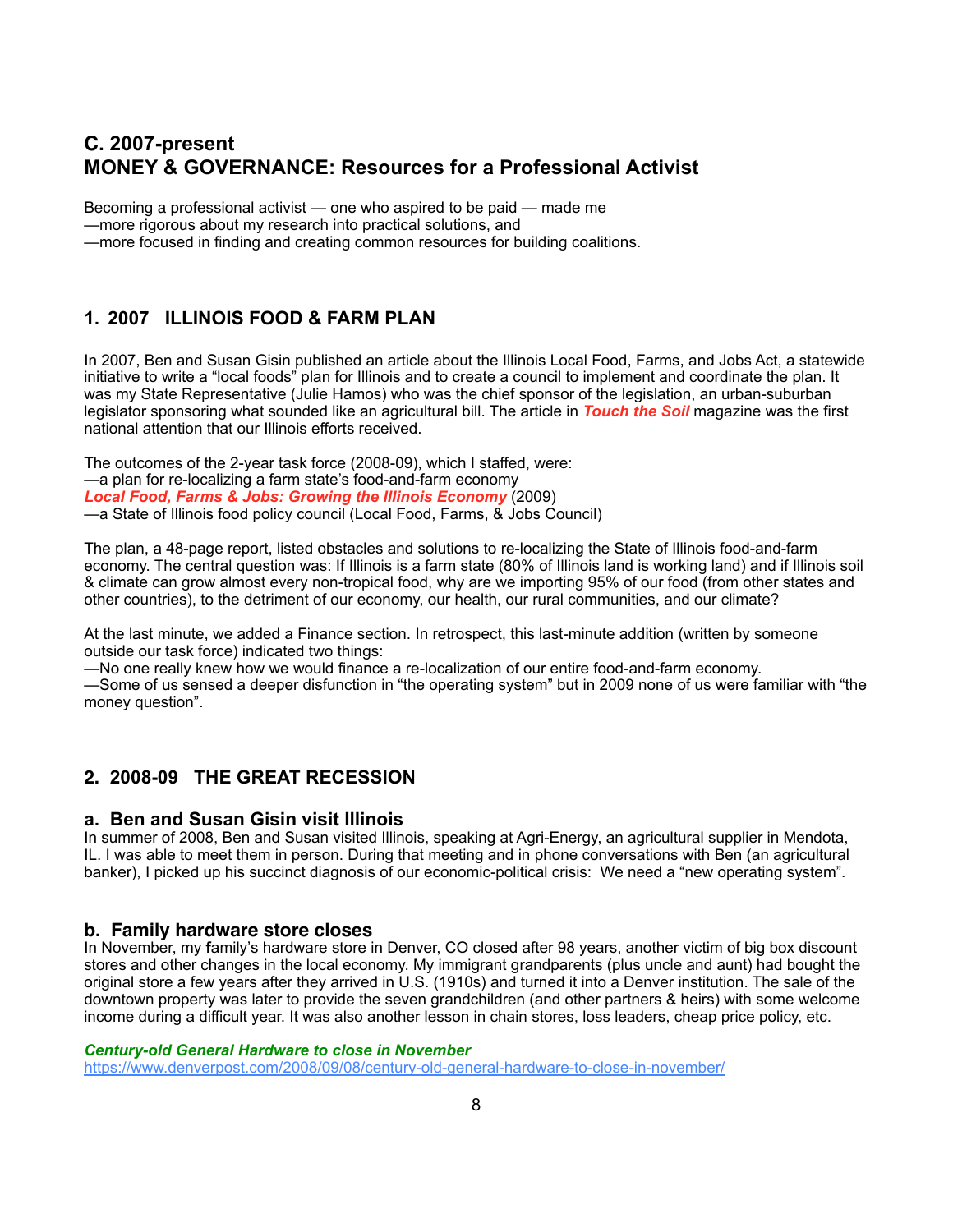## **3. 2010 REAL DEMOCRACY — what does it look like?**

After three years of coordinating a statewide coalition and staffing a state task force, I had come to some disappointing and demoralizing realizations about democracy:

Most Americans (including "justice" advocates and public policy activists)

—don't know how to "do" democracy

—aren't all that interested in group process

I also realized that this is largely true because

—We are not taught practical civics in U.S. public schools.

—U.S. public spheres do not publicly model good public process (democracy).

So I began what turned out to be a 5-year search for real democracy. Along the way, I was on the lookout for aspects of U.S. life and law that could be labeled anti-democratic.

### **a. Participatory budgeting**

In 2009, a Chicago alderman (Joe Moore, 49th ward) initiated the first participatory budgeting process in a U.S. municipality. In doing so, he paved the way for numerous other U.S. jurisdictions to use PB, which has given many Americans a taste of what REAL democracy is like. Ever since, PB has been a way of life in the 49th ward and a few other Chicago council members have also tried it in their wards.

In 2019, Joe lost his seat to a young constituent (Maria Hadden). Maria had participated in Joe's first PB process, became a PBP staff member, and then took PB and other democratic process to the next level. She is one of the new, young city council members in the City of Chicago. (PBP = *Participatory Budgeting Project***,** the NYCbased non-profit promoting participatory budgeting in the U.S.)

PB helped me see that there were alternative ways of doing democracy and to focus on "democracy in action" as a valuable experience for all adults. In 2010 I debriefed Joe Moore's wife, Barb (a food colleague and Exec. Director of Democratic Municipal Officials). Being able to ask questions and get a real sense of the process made me an immediate believer. In 2018, I initiated a petition to do a PB process in the City of Evanston. The petition was not successful, but the public education was useful.

## **b. Deliberative democracy**

After learning about PB, I began exploring and promoting various kinds of "participatory" democracy, also called "deliberative" democracy. Organizations with which I have engaged are:

- —National Coalition for Dialogue & Deliberation
- —Deliberative Democracy Consortium
- —UIC Institute for Policy and Civic Engagement (Chicago, IL)
- —Stevenson Center on Democracy (Libertyville, IL)
- —Citizen Advocacy Center (Glen Ellyn, IL)

## **c. Food Policy Councils**

Since 2005 and then 2009, when I helped to create two food policy councils (one grassroots, one state sponsored), I had been promoting food policy councils primarily as a tool with which to talk about foodand-farm issues. By 2010, I began to recognize their value as a new democratic structure that could be adopted at any level—local, state, regional. I have become more committed to creating and promoting food policy councils (FPCs) as a participatory structure of governance addressing basic issues of food access and farm income.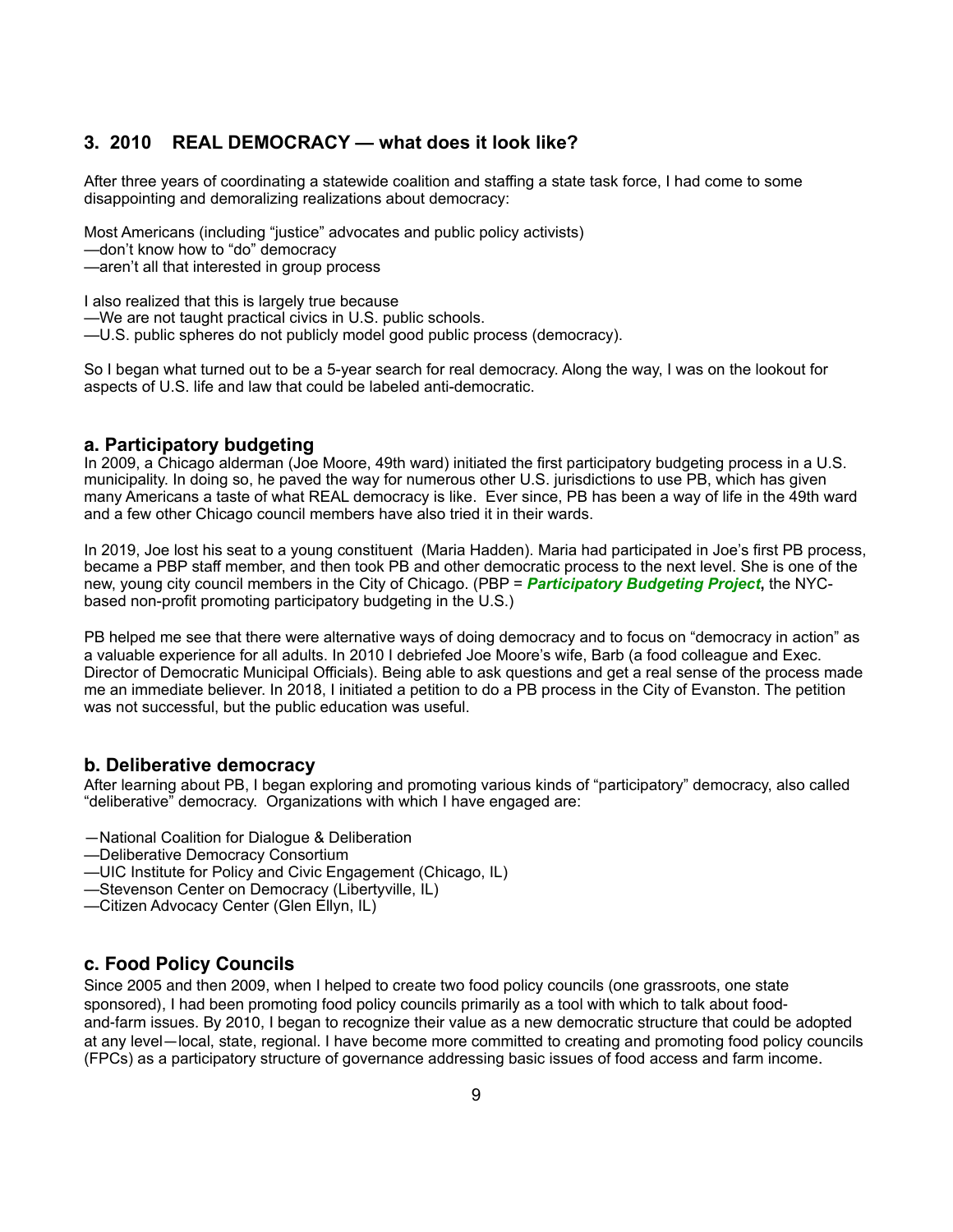*Food Policy Networks* (Center for a Livable Future, Johns Hopkins University) was created specifically to support local (municipal, county), state, and regional FPCs.

## **d.** *Citizens United*

Supreme Court decision equating corporations with living organisms (personhood) is probably the most antidemocratic event of our times.

## **4. 2012 UNPACKING "THE OPERATING SYSTEM"**

### **a. Economics**

Thanks to Charles Eisenstein's *Sacred Economics: Money, Gift and Society in the Age of Transition* (2011), I started to get a wider, more multi-faceted sense of where monetary reforms could be made, especially in terms of money creation, banking, and public process (democracy). Plus his book (which is very popular in 2019 with young people) helped to locate each type of reform in the larger concept of "the economy".

My own research took off in three areas as a result of Eisenstein's book:

- —public banks
- —gift economy
- —local currencies

### **b. Local currencies**

Simultaneous to doing research, I was also actively seeking actions that I could promote in my own community (Evanston, IL). I was looking for a pilot project to try locally (before promoting it more widely). One of my Evanston colleagues, Steve Perkins of *Center for Neighborhood Technology* (now retired) had recommended *The Ecology of Money* (1999) by Richard Douthwaite as the best explication of different currencies for different purposes.

Unfortunately, there was not much interest in the idea and Steve himself had rejected any money-oriented project for Evanston's climate group (due to Evanston being too embedded in a larger economy). Nothing materialized.

In retrospect, it's obvious that even smart, innovative folks like Steve and all of CNT staff had not yet understood the mechanics of money and thus did not recognize the opportunity. Considering the explosion of awareness about the money question as well as digital currencies (cryptocurrencies), I wonder if CNT is looking into a money creation solution for neighborhood problems.

### **c. Women enter the planning world**

During this time, I was also getting re-acquainted with two women pioneers in municipal planning, Jane Jacobs and Jane Addams. I was delighted that one of Jacobs's later books, *Cities and the Wealth of Nations* (Jane Jacobs,1985), recommended local currencies in order to re-localize our economies. If I recall my readings correctly, Jane Addams did not address money or currencies, but she did face America's growing inequalities head-on and documented her theories and solutions eloquently.

Jane Addams autobiography: I don't remember which of Addams's autobiographical works contained this reference, but she herself was impressed (in hindsight) that her father hadn't paid living wages to his employees in a small Illinois town. She was even more impressed by the realization that paying living wages hadn't occurred to him and certainly didn't worry him. There are numerous books about Hull House, Chicago, and Jane Addams as a lifelong intersectional activist on all levels (local, state, national, international).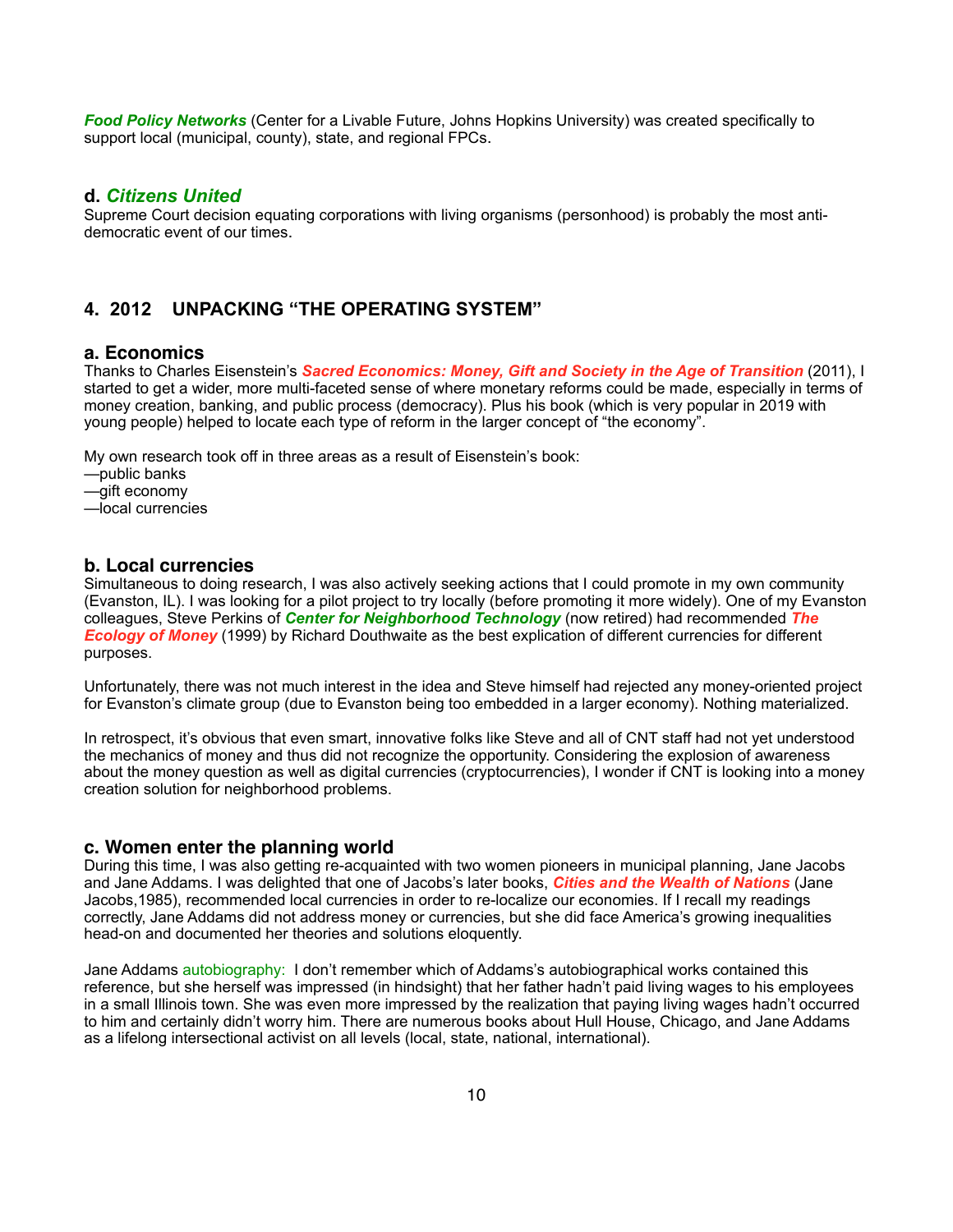# **5. 2013 PUBLIC BANKING**

Public banks is where my monetary education went into full swing. I immediately saw three questions that I'd never considered:

- —Public money vs. private money
- —Why do governments have to borrow (if they're the creators of money)?
- —How is the authority to create money codified? in US Constitution, etc.?

i studied the *Public Banking Institute*'s website and *Ellen Brown*'s work. I participated in monthly conference calls, including one with the head of the Bank of North Dakota (the only state public bank in the U.S.). For a short time I represented the food-and-farm world in the Public Banking Coalition (founded by Marc Armstrong). But the coalition was short-lived.

# **6. 2014 THE GIFT ECONOMY: Women's Authority and Indigenous Wisdom**

## *a. Sentimental***: Update of the 1848** *Declaration of Sentiments*

Seneca Falls women's rights convention Project homepage: <http://anneelizabethmoore.com/sentimental/>

In March 2014, I participated in the "Congress to address the first Women's Rights Convention at Seneca Falls" organized by Anne Elizabeth Moore (Chicago artist, currently editor-in-chief of *The Chicago Reader*). As Moore wrote in the press release,

"The 1848 Declaration of Sentiments was the founding document of the women's rights movement in the US, a natural outgrowth of the abolitionist movement. Men even led the proceedings that day, and liberation was pitched, at the time, as a necessity for all humans—of all colors, and of all genders. Yet it also marked the end of what we would now call intersectionality for the mainstream women's movement, for once the Civil War seemed immanent, the capitalist notion that there might not be enough liberation to go around set in, and single-issue organizing became standard for those seeking change. Working with women, men, transfolk, and non-binary gender people both online and in educational institutions, this project will gather people from all corners of the US to update Stanton's original text. It will reposition intersectional concerns of race, gender, sexuality, and economics as primary (if not mainstream) and pose hard questions about what progress the women's movement has made toward gender equality 165 years on."

#### Press release

<http://www.anneelizabethmoore.com/wp-content/uploads/2013/06/SentimentalPR.pdf>

The final report:

—rewrites the Declaration of Sentiments

—rejects the 1848 resolutions

—replaces the 1848 resolutions with resolutions covering numerous 21st century concerns, including: language, religion, capitalism, the incarceration industry, abortion, income tax, gender-relevant budgeting, 50/50 representation by 2020, career opportunities, intellectual property rights, parental rights, equal pay, living wage, plus access to land, space, and education.

Report of the Congress <http://anneelizabethmoore.com/wp-content/uploads/2014/07/ReportOfTheCongress.pdf>

*Sex.Money.Race.Gender:The Ladydrawers* On June 27-July 27, 2014, the project was part of an art installation held in Chicago.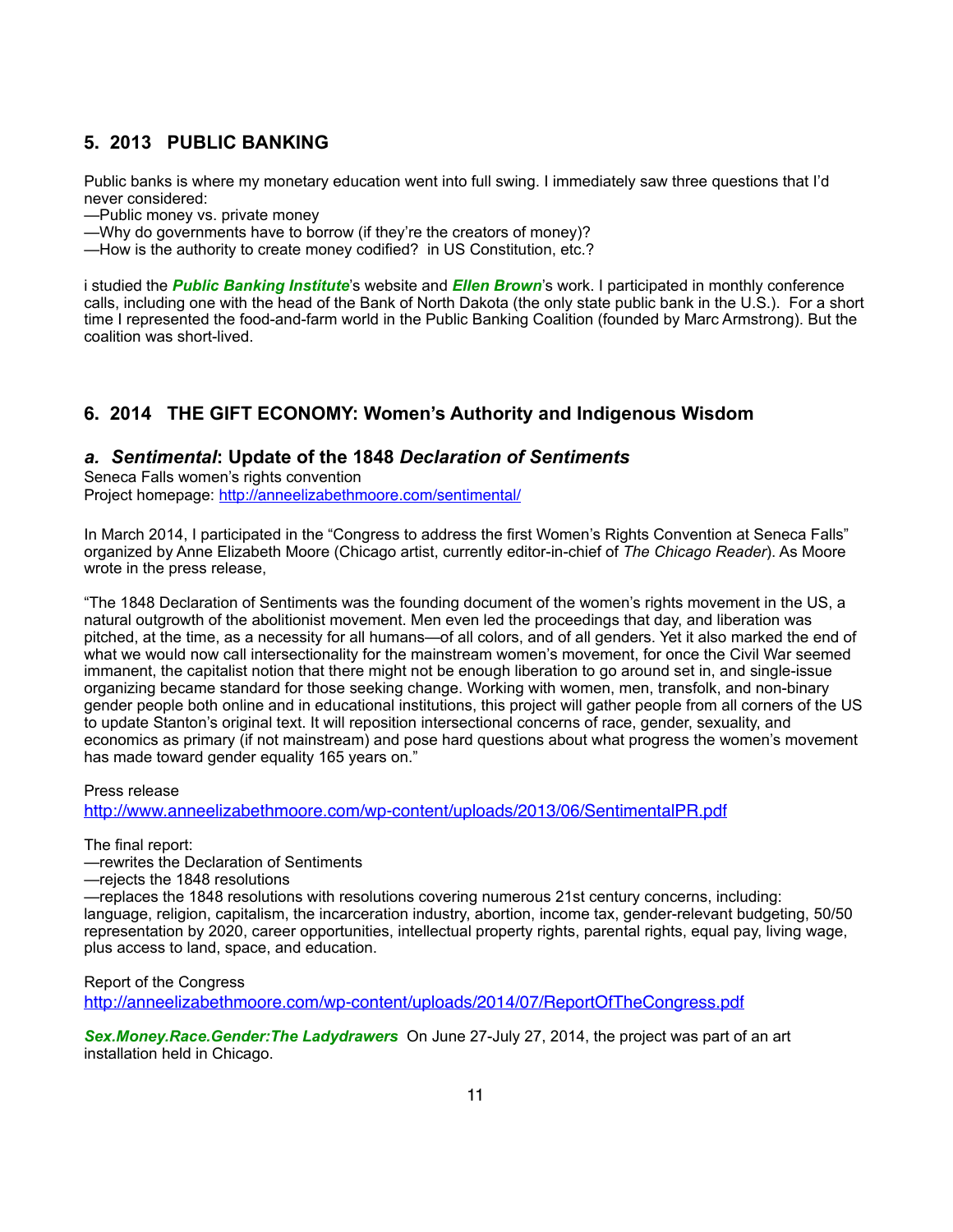#### **b. Maternal roots**

**The Gift Economy** website by Genevieve Vaughan connected my money studies even more strongly with my feminist thinking. The website houses articles and videos by a variety of women scholars. A 2015 international conference in Rome brought many scholars together to highlight the *Maternal Roots of the Gift Economy* and to underscore the need for women's public authority to re-claim a political economy based on principles, practices, and needs of mothering.

SIDEBAR: Vaughan herself has written extensively about language as primarily a maternal gift and as seminal to a nurturing economy and culture. Given the gobbledygook that has passed for macroeconomics over the last 100 (more?) years, I think there's some opportunity for research here. Unfortunately Vaughan's own writing is extremely dense and academic.

### **c. Indigenous roots**

Most importantly, the Gift Economy website turned me onto the work of Barbara Alice Mann, a humanities professor at University of Toledo, but, more importantly, a member of the Bear clan, Seneca nation. Mann has tremendous interest in telling the story of the American Indians east of the Mississippi and setting the record straight on a number of fronts. Her apparent access to oral traditions has facilitated scholarship that non-Natives were not privy to. Mann has written a number of historical books and in 2015 I read the one that has framed my scholarship and activism ever since: *Iroquoian Women: The Gantowisas.*

# **7. 2015 THE GREAT LAW OF PEACE & THE FOUNDING FATHERS**

#### **a. The Iroquois Constitution**

The primary focus of *Iroquoian Women: The Gantowisas* (2000) by Barbara Alice Mann is the central role that clan mothers—mature women acting in their public capacity—had in all matters of the Iroquois League—social, spiritual, economic, and political. In telling the story of the *gantowisas*, Mann also tells the story of the Iroquois League and the League's constitution, the Great Law of Peace. More to the point, Mann's description of the Great Law delineates the many similarities between it and the U.S. Constitution, while also detailing the problems with the U.S. Constitution caused by some serious errors of omission on the part of the Founding Fathers. One of these omissions is the lack of "funded sovereignty" for a self-governing populace—the best rationale I've heard for a basic income.

I have continued to study the Great Law of Peace and have written a number of blogs on it since 2015. Other indigenous scholars are also rediscovering its applicability to our times. My blog of Sept. 2018 pulls together some basic details of the Great Law as well as a list of current resources (Native and non-Native): *In Case of Constitutional Crisis….Start Here: The Great Law of Peace.*

### **b. Alexander Hamilton**

In 2015, the musical *Hamilton* took Broadway and the theater world by storm. All of a sudden all America seemed to be expert on the life of Alexander Hamilton and the role he played in the writing of our Constitution.

*Hamilton* finally came to Chicago in February 2016. I asked an actor friend if the play contained any historical information about banking, money, etc., as they related to the creation of the U.S. He flatly said, "no". However, I can't help but think that many Americans now revere Hamilton just because there was a hit play about him, or because they also read the popular biography of Hamilton by Ron Chernow. I suspect that, down the road, that unwarranted adulation is going to rear its head when monetary reformers promote new policies, such as the NEED Act. That remains to be seen.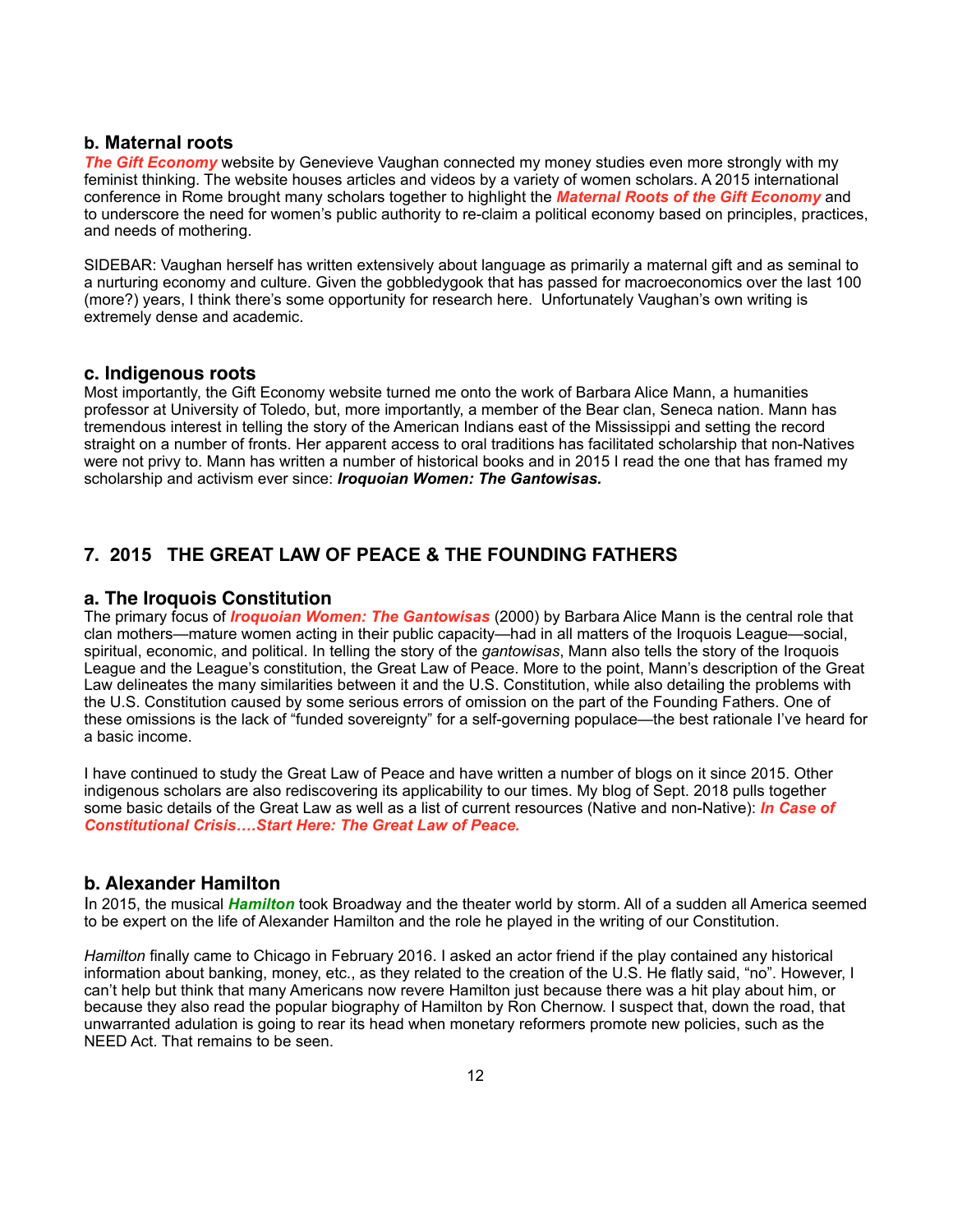In truth, it wasn't until June 2016 that I first heard about the NEED Act. In fact, it wasn't until 2016 that I heard of the American Monetary Institute.

# **8. 2016 AMERICAN MONETARY INSTITUTE + THE NEED ACT**

## **a. June**

Sitting outside at one of my local hangouts (a favorite coffee bar), I was chatting with a friend. We must have been talking about the election and other community issues. I told Laura that I was looking to get active in some policy initiative about money. I didn't know what that would look like, but I had realized that there were multiple problems (injustices) around money and banking. As Ben Gisin said, we needed a new operating system.

Laura immediately volunteered that she'd just listened to a radio interview about a new book on money. It was a regular program on Northwestern University's student station (WNUR) that featured a local radio personality, Chuck Mertz, and his show *This is Hell*. He'd been on the air since 1996 and was well known for interviewing cutting-edge activists and scholars. Laura's husband, Michael, was a regular listener.

The interview that Michael had heard and recommended to Laura was with British sociologist Mary Mellor, who had just come out with a book *Debt or Democracy: Public Money for Sustainability and Social Justice.*

I went home and listened to the interview. Then I ordered the book. It turned out to be my first really deep dive into the world of monetary reform and public sovereign money. It was a very satisfying book on many levels (sustainability, democracy, feminism). Like many people, Mellor wondered how it is that we find money for war and not for "provisioning". But the book was also frustrating because it dealt largely with the British money and banking system, using British terminology.

However, on page 150 I hit pay dirt: an American example of "The Case for Public Money":

—Dennis Kucinich's *NEED Act*

—promoted by the *American Monetary Institute*

—quoting Stephen Zarlenga as the director of AMI

That sent me on a web-surfing expedition. I was pretty sure that the monetary reform gods were lighting up my research path: I learned that AMI's annual conference was scheduled for October (just 4 months away) and going to be in Chicago!

In short order I:

—connected to Stephen Zarlenga via email (he was very welcoming)

—recognized the NEED Act as a well-researched, vetted policy with an official Congressional webpage, a very good summary, and one co-sponsor

—discovered that Dennis Kucinich's wife, Elizabeth, was involved in monetary reform AND food policy

—learned about Zarlenga's book, *The Lost Science of Money* (although it was not until a year later that I read the book)

# **b. July**

In July 2016 I contacted Elizabeth Kucinich about connecting monetary reform with food-and-farm policy, perhaps at the upcoming 2016 AMI conference. She wrote back:

*From: Elizabeth Kucinich Subject: Re: New message via your website Date: July 12, 2016 at 7:27:25 AM CDT To: Debbie Hillman*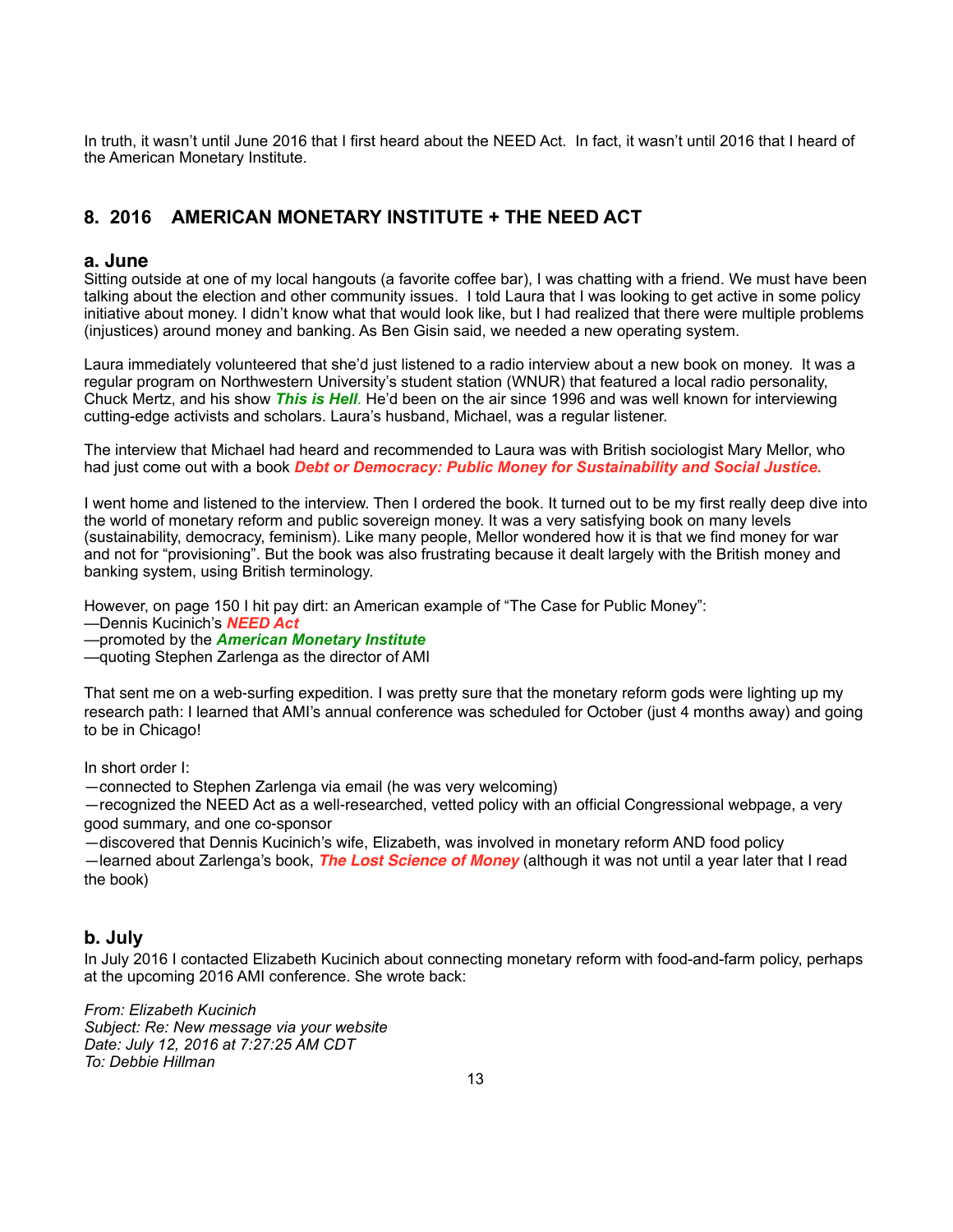*Debbie, thank you. What a good idea. I've just asked Stephen to see if he can place his hands on Charles Walter's presentation to the conference from 11 years ago and will look at using that as the basis. Charles was the founder of Acres USA and a prolific writer on food, farming and the economy, which I am sure you already know.* 

*Thank you again for reaching out. —Elizabeth.* 

Unfortunately, I never heard anything further about Charles Walters's presentation. Presumably it would be worth watching.

#### **c. December**

Geraldine Perry is an active member of the American Monetary Institute, a researcher and journalist who writes extensively on the connections between money, agriculture, and health. Based in the Chicago area, she is the de facto convener of AMI's parity agriculture committee.

Climate activists had long identified economic "growth" as a problematic cause of climate degradation. But it was Geri Perry's book *Climate Change, Land Use, and Monetary Policy: The New Trifecta* (2013) that made me understand how monetary policy exacerbates that growth, actually causing unnecessary use of resources to keep pace with inflation. Here is a paragraph from the last chapter:

"We have seen how the extractive nature of the current monetary system – which produces more claims on wealth than there is actual wealth available – forces us to destroy soil carbon and humus in attempts to fulfill the contractual obligations of those claims. We have seen how depleted soils actually *require* CO2 in order to produce healthy plants and help nature continuously recycle carbon back into the soil, rebuilding nature's base reserves in the process. We have seen how land use policies, responding as they must to the demands of the legal rather than actual value of money, have over millennia resulted in climate change. We have seen how the current monetary system forces us to pursue legal and economic policies which encourage us to wage a misguided war on climate change that in no way heeds nature's own economic system and the manner in which the land – properly treated – can rebalance greenhouse gases while rebuilding precious, carbon rich humus." p. 218

Personally, I think that "degrowth" activists are still unaware of monetary policy's effect on the economy. In my opinion, it's one of the easiest adjustments to make to reduce climate degradation.

# **9. 2017 FACING U.S. HISTORY**

#### **a. February**

Following the November 2016 presidential elections, Michael Hudson rushed to get his new book out: *J is for Junk Economics: A Guide to Reality in an Age of Deception* (2017).

I had been following Michael Hudson for a few months — his blog, TV interviews, speeches, etc. His work on linguistics, ancient history, and debt jubilee caught my attention. More than most economists, he seems to take a much more intersectional approach to knowledge as a whole and economics specifically.

The fact that he is an economist criticizing other economists (including the Nobel "prize" for economics, which is not part of the original Nobel legacy) carries a lot of weight with me, even though I have some problems with Modern Monetary Theory (MMT)—mostly that it's still a theory, not a proposed set of practical policies.

### **b. April**

Death of Stephen Zarlenga, founder of American Monetary Institute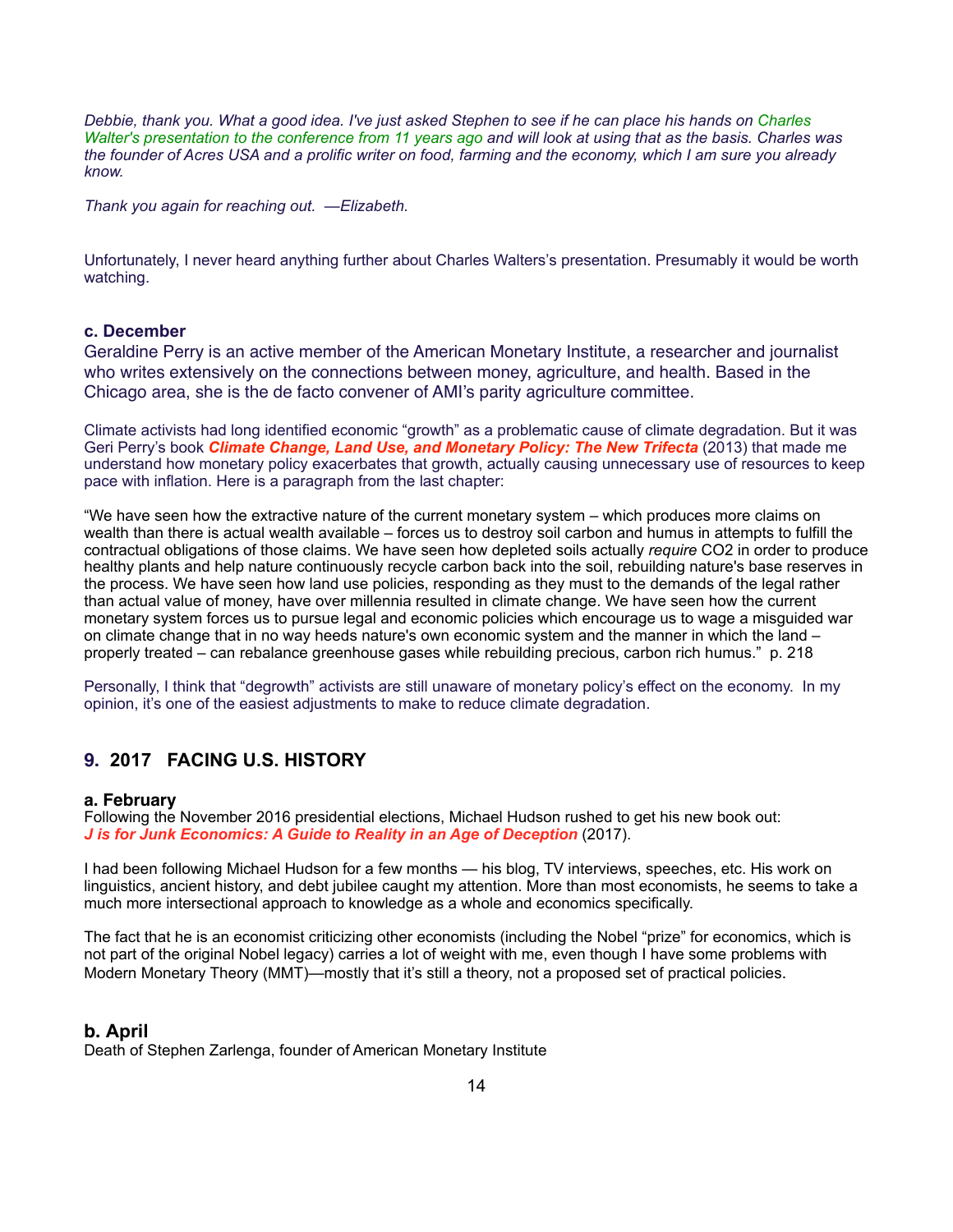## **c. May**

My friend Laura told me about another interview on *This is Hell*, also with a British scholar, economist. Kate Raworth became instantly famous and popular with her book *Doughnut Economics: Seven Ways to Think like a 21st Century Economist* (2017), which emphasizes an economic model of sustainability based on earth cycles. She has continued to be one of the leaders in terms of rethinking economics and recently (in 2019) did the introductory video for *Positive Money*'s new website, *The Money Question***.**

## **d. July**

Met Steven Walsh of AMI (also of Evanston, IL) for first time. Steven gave me a copy of Stephen Zarlenga's book, *The Lost Science of Money: The Mythology of Money—the Story of Power* (Stephen Zarlenga, 2002), which really opened my eyes to the core issues of the mechanics of money and banking. I don't know if there have been any rigorous reviews of *The Lost Science of Money*, but the historical perspective (especially the history of money in the U.S.) is very valuable.

# **e. August**

Having just read *The Lost Science of Money***,** I was able to write my first messaging on monetary reform, motivated by one of the early casualties of the Trump administration, the death of counter-protester Heather Heyer by a white supremacist driver in Charlottesville, Virginia. In an article by Eric Ward connecting the racism with the history of anti-semitism in the U.S., I discovered that many white supremacists have a problem with the Federal Reserve in much the same way that monetary reformers have.

White supremacist groups, however, scapegoat Jews for all the problems with money and banking. As Zarlenga points out in his book (and I quoted in my blog, *Monetary Science and Healing for White Supremacists, Jews, and Other Confused Americans*) not all moneylenders, bankers, and policymakers have been Jewish.

# **10. 2018 FINDING TOOLS & ACTION-ORIENTED COLLEAGUES**

*Monetary History Calendar* is a weekly email filled with meaningful milestones, quotes, etc. An invaluable resource for staying engaged and for self-education on public sovereign money. Thanks to Greg Coleridge and the NE Ohio American Friends Service Committee.

## **a. March**

**I o**pened a Twitter account, which has proved very useful in terms of money and governance. Although I myself do not have many followers, replying to people who do have many followers is a good way to get information out there. I use Tweets to share

—events, publications, legislative alerts

—salient items from the Monetary History Calendar

—definitions of the money question

—problems with our democracy

Death of Bob Poteat, AMI Director.

# **b. April**

Lucille Eckrich (AMI activist) had heard of a relevant book by an Illinois author, *Sovereign of the Market: The Money Question in Early America* (2017), by Jeffrey Sklansky. Seven of us from the Chicago AMI group met in April with Jeff, professor of History at University of Illinois-Chicago.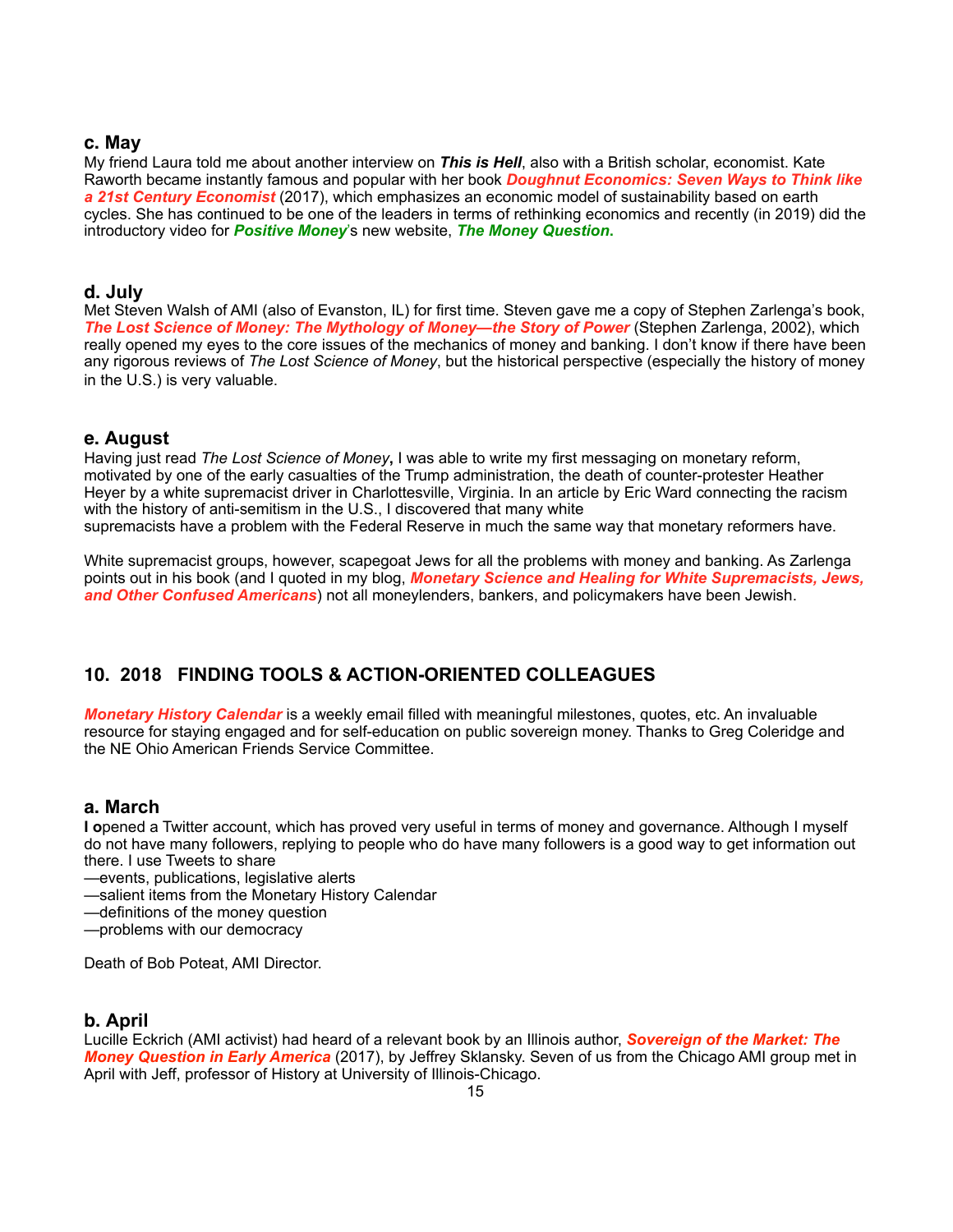This was the first I'd heard of "the money question" as something known and articulated prior to the 21st century. Jeff wrote about it because it connects to his larger work on poverty.

## **c. July**

—*Alliance for Just Money* went public, as an action-oriented spin-off of American Monetary Institute.

#### —*Throwing Rocks at the Google Bus* (2016), by Douglass Rushkoff

"Our real world of humans, soil, and aquifers replenish themselves more slowly than the impatience of capital can accommodate.

"…as Naomi Klein has more than demonstrated in her book *This Changes Everything*, climate change is a direct result of an expansionist economy: the physical environment can't service the pace of capital while also sustaining human life."

—I continued to explore the history of money, including indigenous origins and myths. *The Smell of Rain on Dust: Grief and Praise* (2015), by Martin Prechtel. Chapter 9 — *Money Eats the World* — is a retelling of a Yurok (northern California nation) myth about all money as blood money

—Public banks: I continued to see value in having public conversations about public banks and to promote public banks as an easy way to institute a local currency.

Matt Stannard's series for Occupy.com Ken Pentel - Minnesota legislation Bruce Woll - Illinois Public Banking Institute: monthly conference calls open to anyone

—*Genuine Progress Indicator* as a metric for economic health, better than GDP. Four states have adopted GPI. Ken Pentel is working on a bill for Minnesota. New Jersey Senator Corey Booker is advocating better economic metrics in his 2019 campaign for U.S. president.

### **d. October**

AMI's Parity agriculture committee presented a 2-page explainer to the AMI conference: *Agricultural Parity, Trade Parity, and Monetary Reform: Maintaining Purchasing Power over Time*

### **e. November**

## **"Religion, that companion-in-chief of capitalism"**

*All My Relatives: The Binary Fractals of the Gift Economy,* by Barbara Alice Mann

"Elsewhere, western law declared women non-persons, while in religion, that companion-in-chief of capitalism, desert monotheism, spent two thousand years blackening the eye of every woman from Eve on, while insisting implausibly that men had birthed everything in sight. That last violation of common sense worked because people had grown accustomed to swallowing at least three impossibilities before breakfast: denial of death ("Jesus lives" -- and so can you!), denial of woman-worth (Adam's rib, Eve's sin, Lillith's non-existence), and denial of compassion (everlasting hellfire, Armageddon)."

Pages 58-66 in *What Comes after Money?* (2011), Eds. Daniel Pinchbeck and Ken Jordan I have not read this entire book (except for Prof. Mann's essay), but it looks promising. Here's the description from Amazon's page:

"Most people believe that money is organic and inevitable; we forget that money is just a tool created to perform certain functions. But just as computer programmers drop out-of date tools and pick up better ones as soon as they become available, we might switch from bank-financed currency to a more equitable method for transferring goods and services. As an operating system for society, money needs a major upgrade."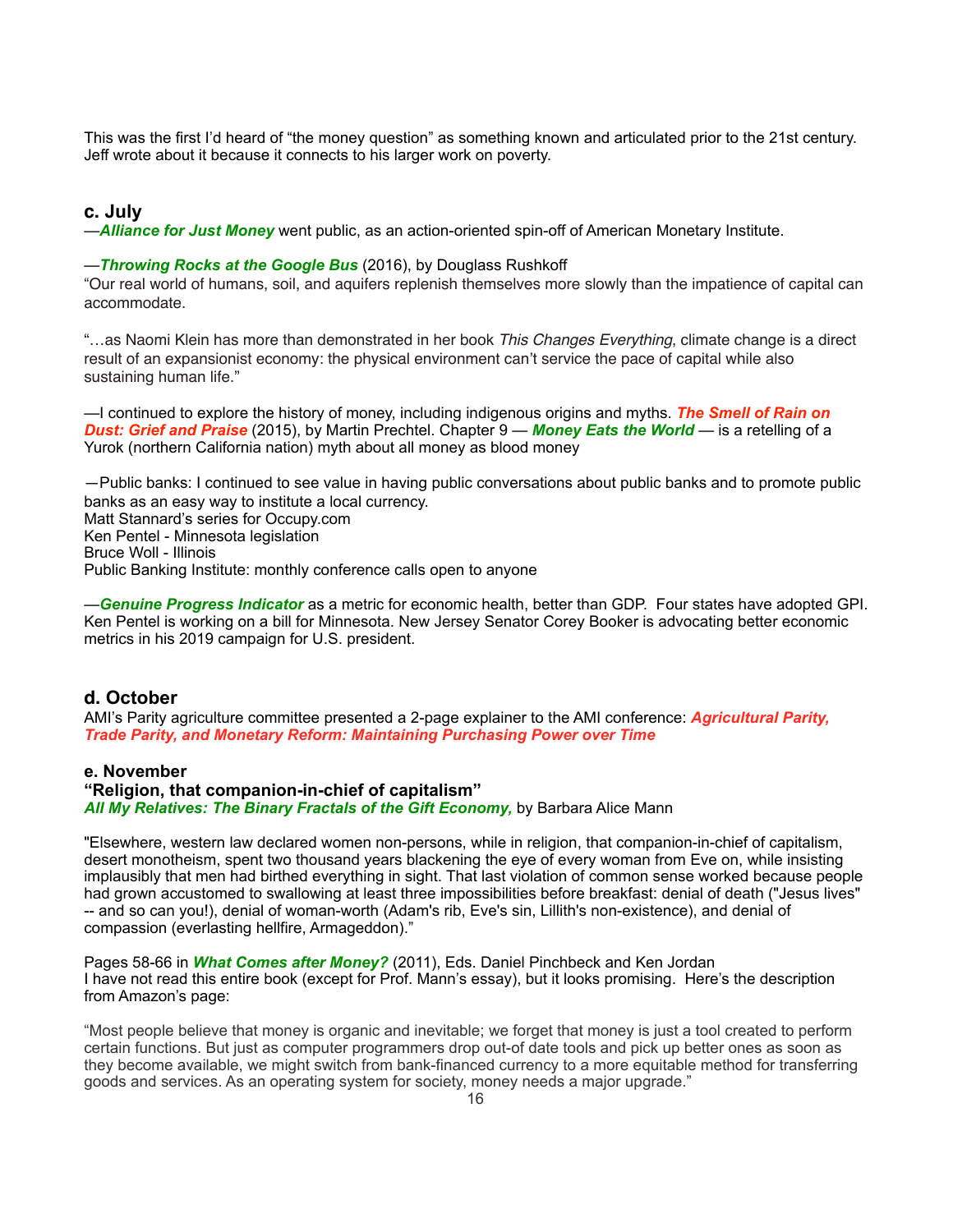# **11. 2019 WHAT NOW?**

*Sarah Kendzior* **i**s a scholar on authoritarianism and a journalist based in St. Louis. As she frequently says, thanks to Donald Trump and a variety of bad actors taking advantage of a confused and corrupt operating system for decades, the U.S. is now under the sway of a "transnational crime syndicate masquerading as a government".

In order to move forward with any positive money and governance reforms (most of which were needed before 2016), it is imperative to pull the emergency brake on our double existential crisis:

—climate destruction

—Trump and company in power

(Thanks to **Greta Thunberg** for the metaphor.)

Here's some action-learning ideas for this moment, based on my own activities.

## **a**. **Impeachment**

Starting an impeachment inquiry as soon as possible is the only thing, short of a general strike, that will restore power to the people of the U.S. and make Trump and cohorts accountable. Grassroots organizing is being led by *By the People,* MoveOn, Indivisible, and other groups. People can join weekly calls to get involved.

According to *The Impeachment Project*, there are at least eleven impeachable offenses: *Legal Grounds for an Impeachment Investigation into Donald Trump.* [https://www.impeachmentproject.org/legal-grounds-for](https://www.impeachmentproject.org/legal-grounds-for-an-impeachment-investigation-of-president-donald-trump/)an-impeachment-investigation-of-president-donald-trump/

## **b. Green New Deal inspires monetary policy conversations**

The Green New Deal received immediate pushback with the question "How will we pay for it?" Luckily, in 2019, people have answers and models (original New Deal, Marshall Plan, the NEED Act). New ideas are being proposed by monetary reformers, food-and-farm networks, public banking advocates.

Although most monetary reform ideas are being phrased in terms of MMT (Modern Monetary Theory), public banks, and basic income, I think "the money question" is now back on the American political table. It would be great if monetary reformers got directly involved with the GND.

I'm continuing to work through the national food-and-farm listservs, promoting money + governance reform ideas (parity agriculture, food policy councils, etc.) along with regenerative agriculture. My 2018 *Food & Farm Platform for Candidates, Voters, Media* (*Regenerating our Democracy, our Habitats, our Selves*) is still applicable: <http://foodfarmsdemocracy.net/2018-elections-food-farm-platform-candidates-voters-media/>

## **c. Local currency at the state level**

I continue to believe in the possibility of a local currency, especially as a transition reform. Such a currency can be structured as:

—a public bank

—a single-purpose currency, e.g., education (per Lucille Eckrich's idea for Illinois)

## **d. Constitutional Conventions in every state to re-write the U.S. Constitution**

A good model would be the Great Law of Peace. My 2018 blog, with details and current resources: —*In Case of Constitutional Crisis….Start Here: The Great Law of Peace* (2018) <http://foodfarmsdemocracy.net/case-constitutional-crisis-start-great-law-peace/>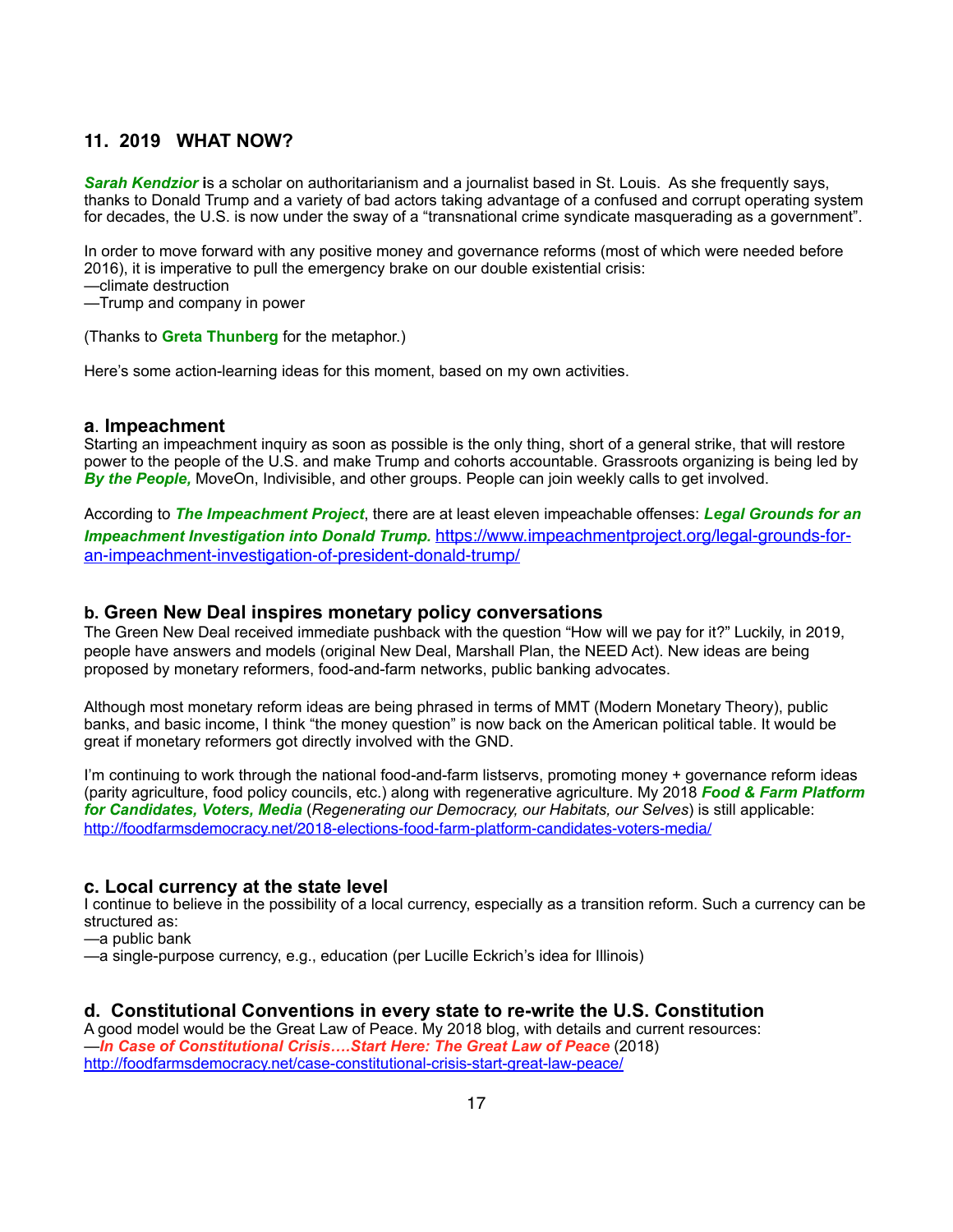# **e. The NEED Act and public sovereign money in other constitutions**

## *Comparative Constitutions Project: Informing Constitutional Design*

The Comparative Constitutions Project was founded in 2005. I believe their archives consists of almost 300 constitutions (all written since 1789). It would be an interesting (and fairly easy) research project to scan all those constitutions for references to the money power: who has it, etc.

## **f. 2020 Elections: Independent candidate for U.S. president**

Since June, I have been actively promoting the candidacy of Mark Charles, a man of Navajo/Dutch ancestry. I have not endorsed him nor am I ignorant of the problems with a third party candidate in the 2020 elections. However, his platform and messaging get to the heart of the problems with money + governance in the U.S.

Charles's core platform is to organize a "Truth & conciliation" commission in 2021 on "race, gender, class". He's an impressive speaker and thinker, with Chicago connections:

—recently spoke at the Trinity Evangelical Divinity School (Deerfield ?)

—is writing a book with a professor at North Park Theological Seminary

Here's some links:

—Website: [www.MarkCharles2020.com](http://www.markcharles2020.com/)

—Twitter:<https://twitter.com/wirelesshogan>

—Interview (June 18, 2019) with Pantsuit Politics (two smart, compassionate, political women)

[Mark Charles on Reconciliation, Lament, and a Campaign for All the People](http://www.pantsuitpoliticsshow.com/show-archives/2019/6/17/mark-charles-on-reconciliation-lament-and-a-campaign-for-all-the-people/)

Especially interesting from a monetary policy point of view is a short segment that I am naming, *"Joining the Monopoly game late"*. It starts at the 42-minute mark.

# **g. Kickstarting the imagination, moving the spirit**

If none of the above inspire to action, here's some last few ideas.

—**Admit Confusion** about money, about governance (and maybe about life)

Here's my post-Charlottesville blog about money confusion,

*Monetary Science and Healing for White Supremacists, Jews, and Other Confused Americans* <http://foodfarmsdemocracy.net/monetary-science-healing-white-supremacists-confused-americans/>

## —**Tap into Women's Wisdom**

Another technique for cutting through historical group confusion is to tap into women's ways of knowing. Women's ways have been buried for thousands of years, especially in western cultures, even by and among women. Here's one of my favorite essays, very short: *Rematriation of the Truth* (2011), by Barbara Alice Mann <http://gift-economy.com/rematriation-of-the-truth/>

—Read something from the **Indigenous American perspective**

*An Indigenous Peoples' History of the United States* (2014), by Roxanne Dunbar-Ortiz *"All the Real Indians Died Off" and 20 Other Myths about Native Americans* (2016), by Roxanne Dunbar-Ortiz and Dina Gilio-Whitaker

—Read something from the **African-American perspective** James Baldwin, Mariame Kaba (Prison Culture blog)

### —**Neighborhood clean-up, etc.**

pick-up garbage sweep up leaves from the gutter; use for compost or mulch (save it from going down the sewer) talk to a neighborhood tree or a neighborhood star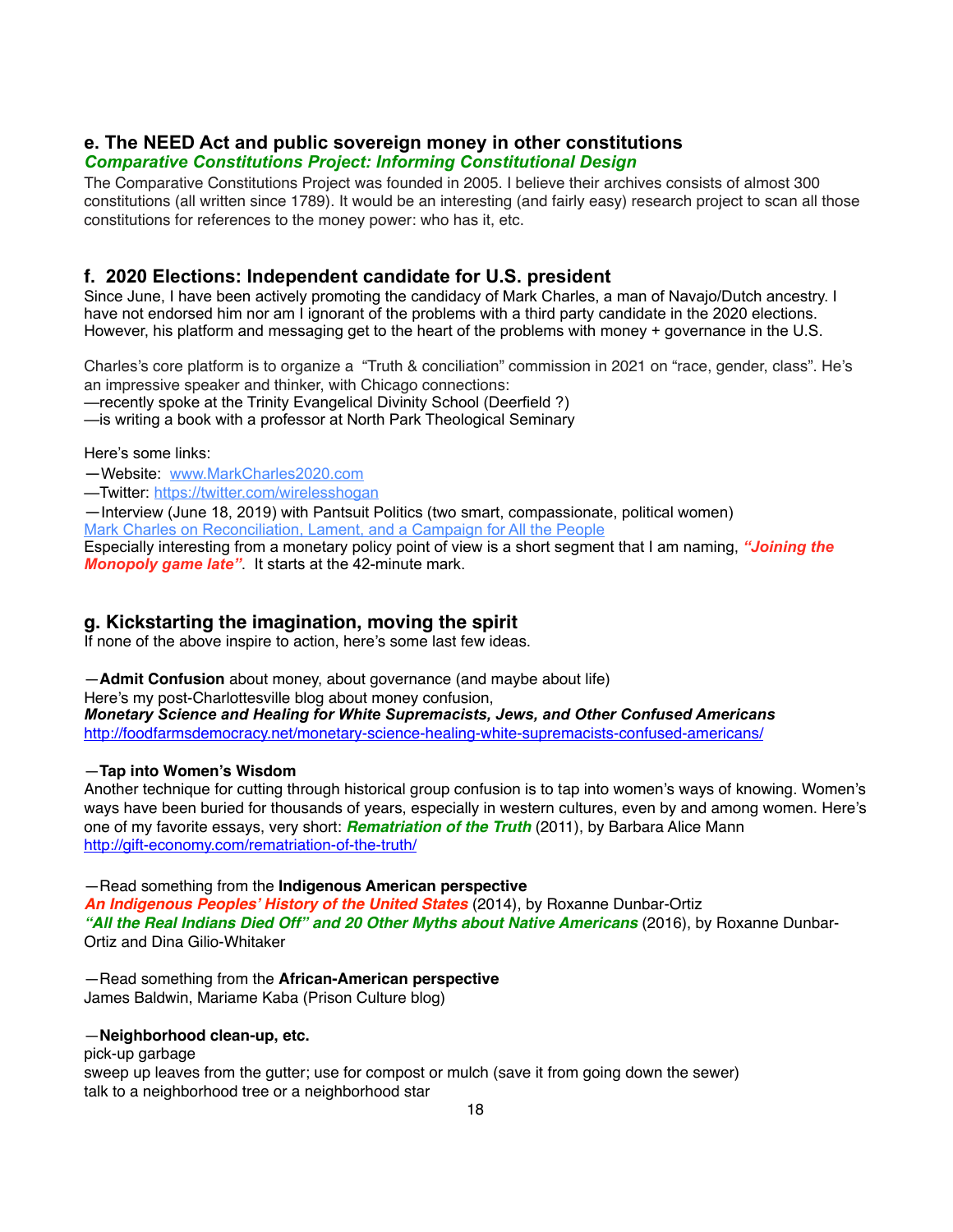# **D. Epilogue: All the information is needed, by everyone, all the time**

During the 1950s, '60s and into the '90s, young people seeking to re-connect with the land gravitated to the homesteading books by Scott and Helen Nearing. The books were full of stories about how the Nearings found their various homesteads, how they subsisted and built stone structures, and how they befriended (and were later over-run) by young people. Their numerous books touted the joy and independence of "living the good life" in rural Vermont and Maine.

It turns out, as later told by one of the inspired young people (who had become a neighbor to the Nearings), that the Nearings forgot to share one important fact about their homesteading success: that they had income from an annuity. If I remember correctly, the annuity (a) allowed the Nearings to buy their initial homestead and (b) gave them some flexibility as the years rolled on. Jean Hay Bright, the young not-so-successful homesteader who didn't have such flexibility, gracefully spilled the beans in her book, *Meanwhile, Next Door to the Good Life*. I recommend the book, which is entertaining, well-written, and an object lesson in getting all the facts. It was written (I believe) with the knowledge of Helen Nearing (Scott had long since died).

I hope I have avoided such omissions in describing the financial and material circumstances of my own life, as I've tried to identify best practices in money and governance. On the other hand, I think it important to also detail the ways that, early in my adulthood, I rejected a number of aspects of post-war American life that were made to seem essential for living the American dream. As a friend of mine put it many years later, almost everything in U.S. culture has been over-sold. As I embarked on an adult life in the 1970s, then 80s, etc., there were, in fact, lots of cracks in the system, cracks where liberation lived. I took advantage of a lot of them:

## **1. No TV, no advertising, no brainwashing**

My parents gave me (and my sisters) a good foundation by pulling the plug on the TV when I was about 5 years old (about 1956). I'm grateful for not having been over-programmed with commercials, consumer goods, and sitcoms, although it all seeped through at school, when visiting other families, etc. For most of my life I have not owned a TV. (The internet, of course, presents its own problems in terms of advertising, consumerism, etc.)

### **2. Ways and reasons that I've saved money**

- —I have never owned a car. Mostly a bicyclist (with cart), public transit.
- —Almost never had any kind of insurance; I always thought it was a racket.
- —Never bought into retirement investment. Dabbled with it, tried to understand; couldn't. Mostly a racket.
- —Was never into fashion. Saved a lot of money on clothes, cosmetics, jewelry that I never bought.
- —Not much into pop culture or the arts as a commodity. Don't trust Hollywood.
- —Not much into machines or using electricity (90% of my laundry has been dried on a rack).

—Don't totally buy into Western technological medicine. Try to eat sensibly (food as medicine), incorporate movement in my daily routine (was a professional gardener for 25 years, bicycling as my primary transportation mode), look both ways when I cross the street. I've spent almost no money on pharmaceuticals.

—Not much interested in other big ticket items: consumer goods, travel. Don't like shopping much.

—Never bought into our "representative" democracy — an oxymoron with elections organized like a sport competition or a bingo game. Always thought the balloons and confetti at conventions was undignified. Never contributed to a candidate's campaign except once — \$35 to my Congresswoman Jan Schakowsky (in about 2005). I wish I had that money back now.

—Never donated much in the way of money to "charities" and "nonprofits" — the shadow side of capitalism. Preferred to volunteer, give in-kind, or advocacy.

—Always had a deep sense that my time was worth more than making lots of money (as long as I had enough for the basics).

Now, in the 2010s—almost to the '20s—there seem to be less cracks in the system, less access to nature's safety nets. The handwriting is on the wall: We have to share everything and work for real democracy, for everyone.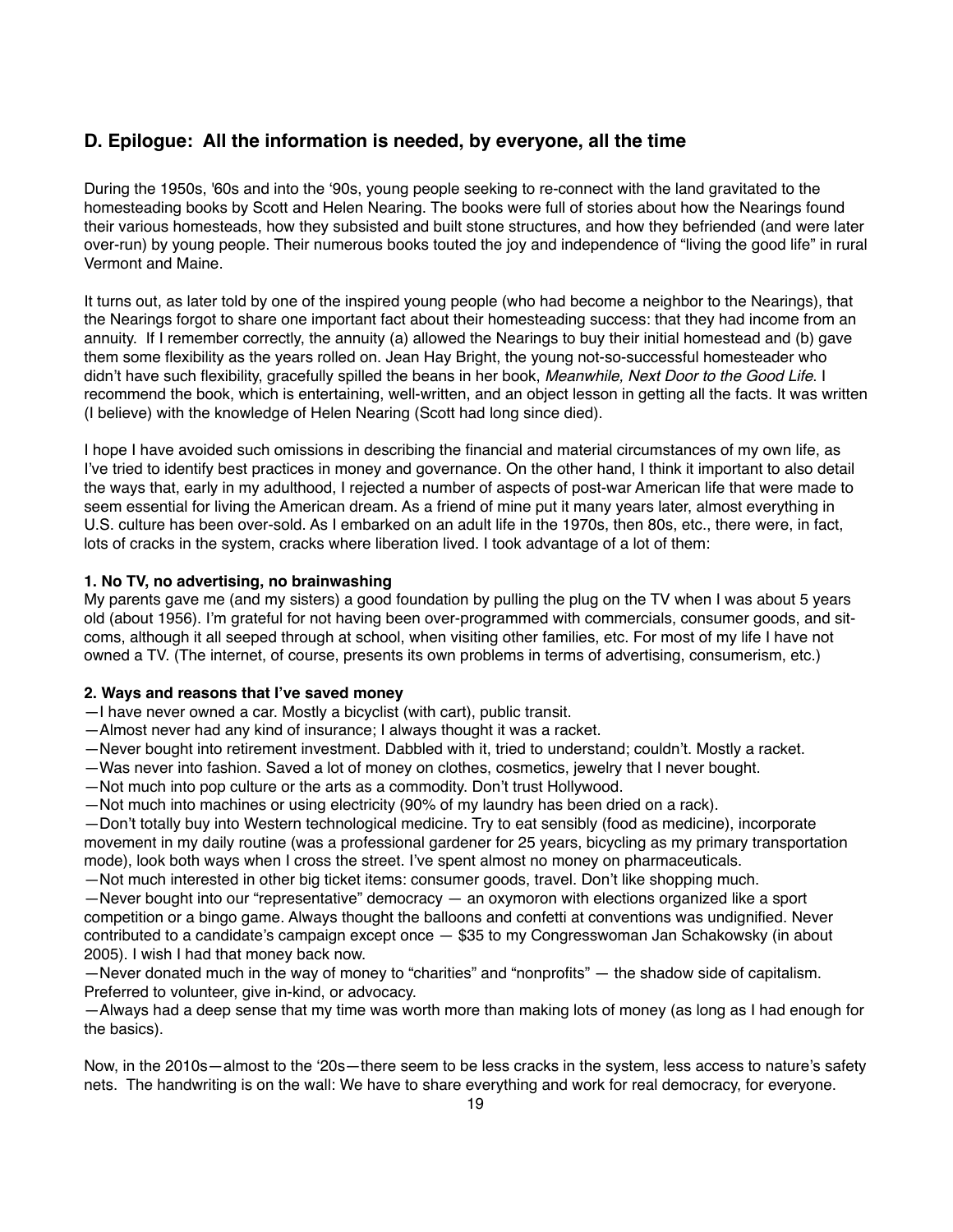# **E. APPENDIX**

# **1. MONEY & GOVERNANCE POLICY RESOURCES: Personal lists**

## **a. Books, articles, media** (alphabetical by author)

Recommended for consciousness raising or diving deep into the intersection of money & governance.

AMERICAN MONETARY INSTITUTE - Parity Agriculture Committee Explainer (2 pages) presented at 2018 AMI conference: *Agricultural Parity, Trade Parity, and Monetary Reform: Maintaining Purchasing Power over Time*  <http://foodfarmsdemocracy.net/wp-content/uploads/2018/11/Parity-Paper-DLH-Final-3.pdf>

## BRAND, Stewart

**Whole Earth Catalogue (**first edition 1968) book

BRANDEIS, Louis **Other People's Money—and How the Bankers Use it** (1914) book

CHARLES, Mark (independent candidate for U.S. president) *"Joining the Monopoly game late"* (anecdote in 2019 interview at 42-minute mark) http://www.pantsuitpoliticsshow.com/show-archives/2019/6/17/mark-charles-on-reconciliation-lament-and-acampaign-for-all-the-people/

DOUTHWAITE, Richard **The Ecology of Money** (1999) book — calls for multiple currencies for different purposes

DUNBAR-ORTIZ, Roxanne **An Indigenous Peoples' History of the United States** (2014) book

EISENSTEIN, Charles **Sacred Economics: Money, Gift and Society in the Age of Transition** (2011) book —Public banks, gift economy, local currencies, etc.

GISIN, Ben and Susan *Touch the Soil* magazine, now a blog on Kelp4Less <https://www.kelp4less.com/author/touch-the-soil/>

HILLMAN, Debbie —*In Case of Constitutional Crisis….Start Here: The Great Law of Peace* (2018) blog <http://foodfarmsdemocracy.net/case-constitutional-crisis-start-great-law-peace/>

—*Monetary Science and Healing for White Supremacists, Jews, and Other Confused Americans* Post-Charlottesville blog (2017) <http://foodfarmsdemocracy.net/monetary-science-healing-white-supremacists-confused-americans/>

HUDSON, Michael (economist who has also studied linguistics, ancient Near East history, debt jubilee) — **J is for Junk Economics: A Guide to Reality in an Age of Deception** (2017) book

ILLINOIS FOOD, FARMS, AND JOBS ACTS (2007, 2009) Report (48 pages): *Local Food, Farms & Jobs: Growing the Illinois Economy* (2009) <http://foodfarmsdemocracy.net/wp-content/uploads/2017/10/FoodFarmsJobsreport.pdf>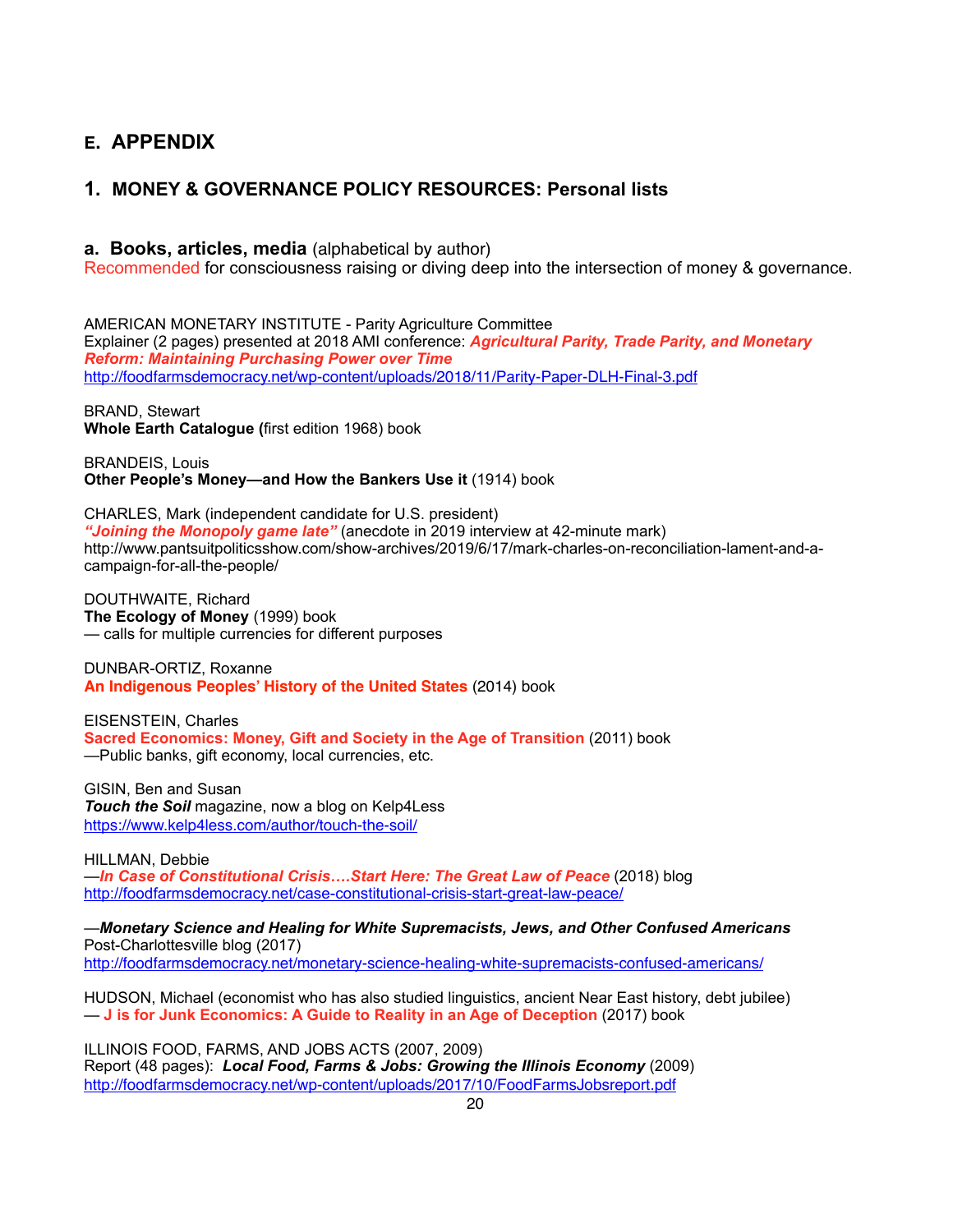## JACOBS, Jane **Cities and the Wealth of Nations** (1985) book

MANN, Barbara Alice **Iroquoian Women: The Gantowisas** (2000) book —indigenous economics and governance in northeast woodlands (U.S./Canada)

MELLOR, Mary **Debt or Democracy: Public Money for Sustainability and Social Justice** (2016) book

MERTZ, Chuck Radio show, **This is Hell** (WNUR) [www.thisishell.com](http://www.thisishell.com)

**MONETARY HISTORY CALENDAR** Weekly email filled with meaningful milestones, quotes, etc. An invaluable resource for staying engaged and self-education. <https://monetarycalendar.wordpress.com/>

**NEED ACT** HR2990 — National Emergency Employment Defense Act of 2011 Sponsor: Rep. Dennis Kucinich <https://www.congress.gov/bill/112th-congress/house-bill/2990>

#### **ORGANIC GARDENING MAGAZINE**

How to live without money

PERRY, Geraldine **Climate Change, Land Use, and Monetary Policy** (2013) book

PRECHTEL, Martin **The Smell of Rain on Dust: Grief and Praise** (2015) book *"Money Eats the World"* — a retelling of a Yurok myth about all money being blood money

RAWORTH, Kate **Doughnut Economics: Seven Ways to Think like a 21st Century Economist** (2017) book

SKLANSKY, Jeffrey — Professor of History, University of Illinois-Chicago (UIC) **Sovereign of the Market: The Money Question in Early America** (2017) book

UNITED STATES **U.S. Constitution**

VAUGHAN, Genevieve **Gift Economy** website [http://gift-economy.com](http://gift-economy.com/) *—Maternal Roots of the Gift Economy Conference* (Rome, 2015) videos

WARING, Marilyn **If Women Counted: A New Feminist Economics** (1988) book later republished as **Counting for Nothing: What Men Value and What Women are Worth** (1999)

WHITFIELD, Ed (South Carolina activist) *Why the "teach a man to fish" parable is a "mean spirited lie* (2013 video clip) <https://f4dc.org/ed-whitfield-on-why-the-teach-a-man-to-fish-parable-is-a-mean-spirited-lie/>

ZARLENGA, Stephen **The Lost Science of Money: The Mythology of Money—the Story of Power** (2002) book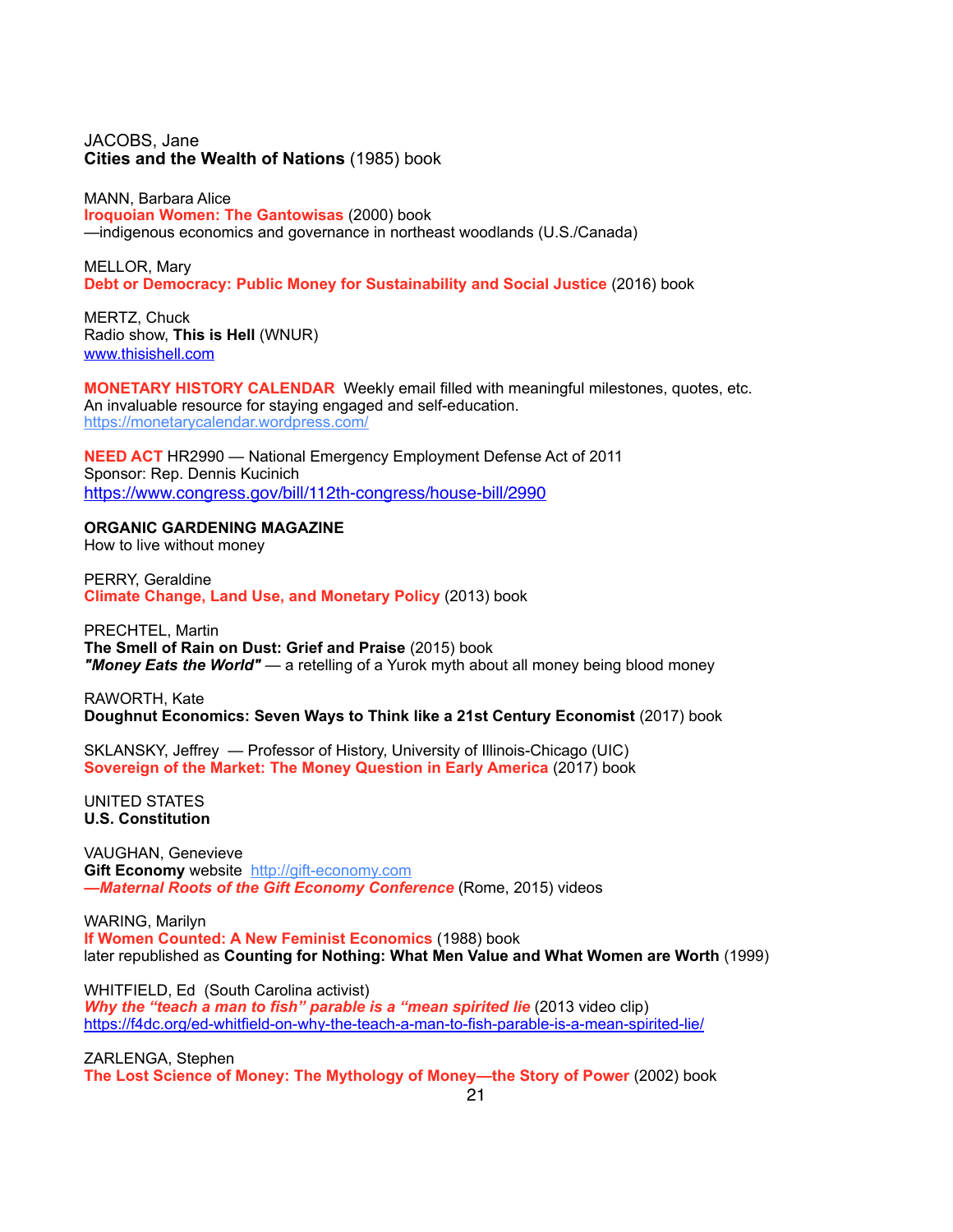**b. Organizations** that have informed my search for political and economic Fairness and freedom Most websites have numerous resources for study and exploration.

Alliance for Just Money (AFJM) American Monetary Institute (AMI) Center for the Advancement of the Steady State Economy (CASSE) COMFOOD: Community food security coalition listserv (Tufts Univ.) Family Focus, Inc. (Chicago) Food Policy Networks (FPN) (Johns Hopkins Univ., Center for a Livable Future) International Modern Monetary Reform (IMMR) National Coalition for Dialogue & Deliberation (NCDD) National Farm to School Network (NFSN) National Organization for Raw Materials (NORM) North American Food Systems Network (NAFSN) (Cornell Univ.) Participatory Budgeting Project (PBP) Public Banking Institute (PBI) Regeneration Midwest (RMA) (Organic Consumers Assn./Regeneration International) Rodale Institute (food, farm, preventive healthcare)

**c. Activism sectors** that have informed my search for political and economic fairness and freedom. "Money" and "Governance" generally provide the STRUCTURE in which these other areas operate as CONTENT. (There are, of course, structural and content aspects to everything in the living universe.)

Education: civics, living skills Tenants' rights Family support Women's rights and authority Labor Land stewardship Neighborhood planning Food access and farm income (food-and-farm justice) Transportation (pedestrian, bicycles, public transit) Climate resilience & restoration Participatory democracy Housing Public money: the money question, the money power Constitutional conventions to rewrite U.S. & state constitutions

**d. Journalists & Twitter accounts** that I follow in 2019 for news & analysis on political & economic fairness and freedom

Ellen Brown (founder of Public Banking Institute; researcher on money, currency, public finance, debt) Chris Hayes (MSNBC, WITH podcast) — mentions MMT fairly frequently; podcast w/ S. Kelton Sarah Kendzior (Gaslit Nation podcast) Naomi Klein (climate) Jane McAlevey (labor organizer) Leah McElrath (politics, activism) John Nichols (The Nation) promotes postal banking Joy Ann Reid (MSNBC) Adam Serwer (The Atlantic) Keeanga Yamahtta Taylor (prof. history - Princeton) promotes reparations Dave Zirin (Edge of Sports — intersection of sports & politics & \$\$)